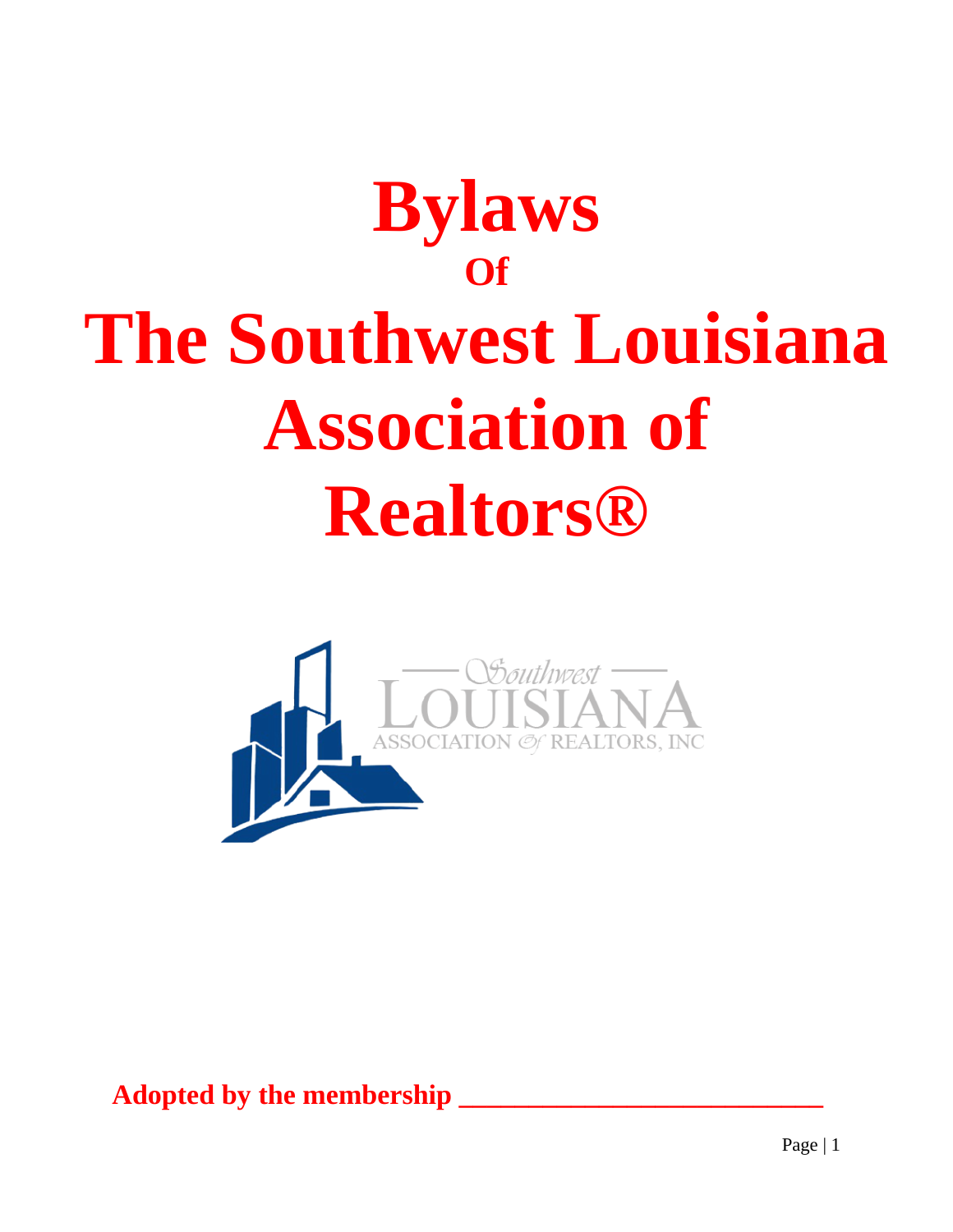# TABLE OF CONTENTS

| Article I - Name                                       | page |
|--------------------------------------------------------|------|
| Article II - Objectives                                | page |
| Article III - Jurisdictions                            | page |
| Article IV - Membership                                | page |
| Article V – Qualifications and Election                | page |
| Article VI – Privileges & Obligations                  | page |
| Article VII- Professional Standards and Arbitration    | page |
| Article VIII – Use of the Terms REALTOR® and REALTORS® | page |
| Article IX – State and National Memberships            | page |
| Article X - Dues and Assessments                       | page |
| Article XI – Officers and Directors                    | page |
| Article XII - Meetings                                 | page |
| Article XIII - Committees                              | page |
| Article XIV - Fiscal and Elective Year                 | page |
| Article XV – Rules of Order                            | page |
| Article XVI - Amendments                               | page |
| Article XVII - Dissolution                             | page |
| Article XVIII - Multiple Listing                       | page |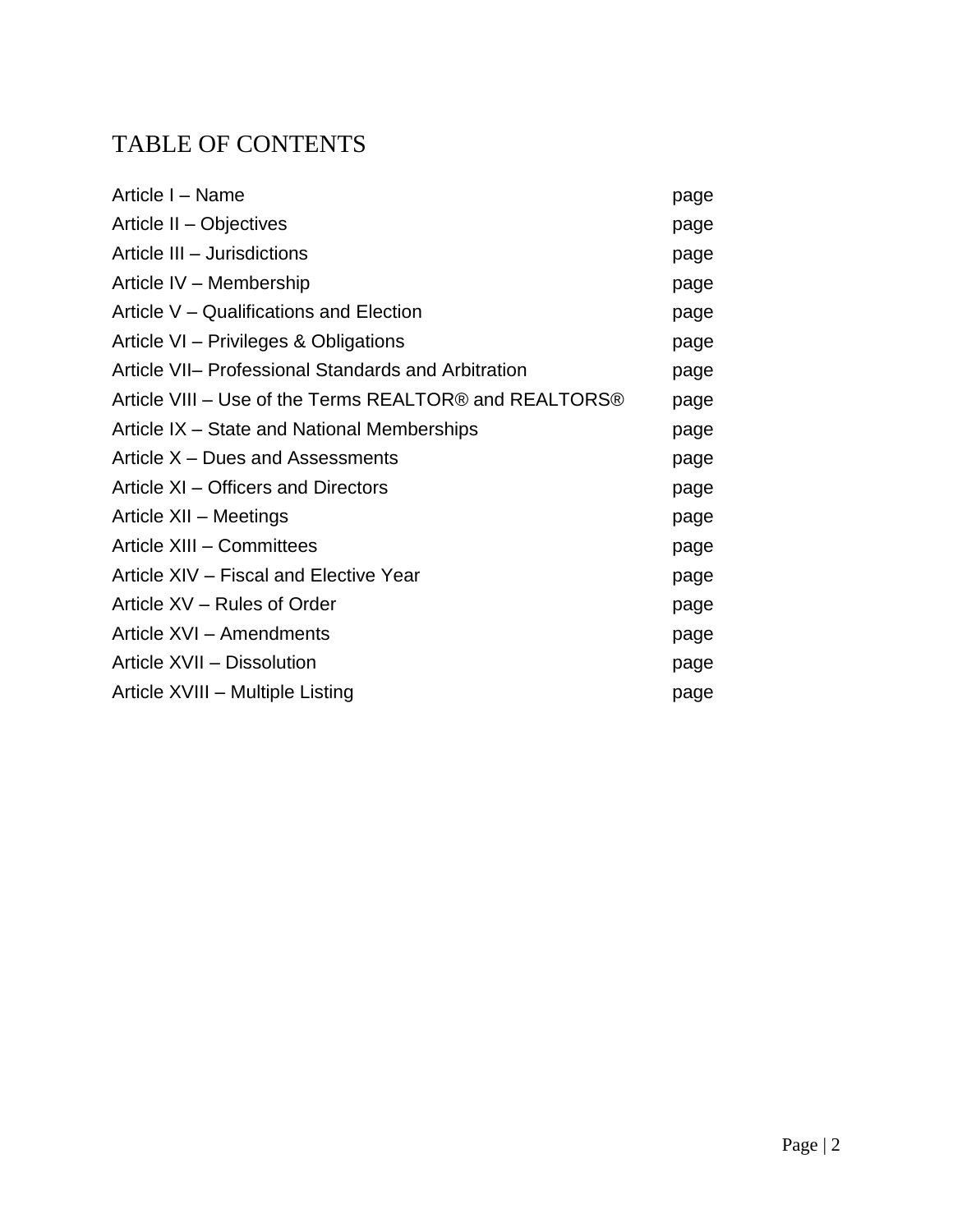# **Bylaws of**

# **The Southwest Louisiana Association of REALTORS®, Inc.**

# DATE BYLAWS ARE ADOPTED BY MEMBERSHIP

# **Article I – Name**

**Section 1. Name**. The name of this organization shall be The Southwest Louisiana Association of REALTORS®, Incorporated, hereinafter referred to as the "Association".

**Section 2. REALTORS®**. Inclusion and retention of the Registered Collective Membership Mark REALTORS® in the name of the Association shall be governed by the *Constitution and Bylaws of the NATIONAL ASSOCIATION OF REALTORS®* as from time to time amended.

# **Article II – Objectives**

The objectives of the Association are:

**Section 1**. To unite those engaged in the recognized branches of the real estate profession for the purpose of exerting a beneficial influence upon the profession and related interests.

**Section 2**. To promote and maintain high standards of conduct in the real estate profession as expressed in the Code of Ethics of the NATIONAL ASSOCIATION OF REALTORS®.

**Section 3.** To provide a unified medium for real estate owners and those engaged in the real estate profession whereby their interests may be safeguarded and advanced.

**Section 4**. To further the interests of home and other real property ownership.

**Section 5**. To unite those engaged in the real estate profession in this community with The Louisiana REALTORS® and the NATIONAL ASSOCIATION OF REALTORS®, thereby furthering their own objectives throughout the state and nation and obtaining the benefits and privileges of membership therein.

**Section 6**. To designate, for the benefit of the public, individuals authorized to use the terms REALTOR® and REALTORS® as licensed, prescribed, and controlled by the NATIONAL ASSOCIATION OF REALTORS®.

# **Article III – Jurisdiction**

**Section 1**. The territorial jurisdiction of the Association as a Member of the NATIONAL ASSOCIATION OF REALTORS® is:

The Civil Parishes of Calcasieu, Cameron and Jeff Davis, in the State of Louisiana, USA.

**Section 2**. Territorial jurisdiction is defined to mean: (a) The right and duty to control the use of the terms REALTOR® and REALTORS®, subject to the conditions set forth in these Bylaws and those of the NATIONAL ASSOCIATION OF REALTORS®, in return for which the Association agrees to protect and safeguard the property rights of the National Association in the terms.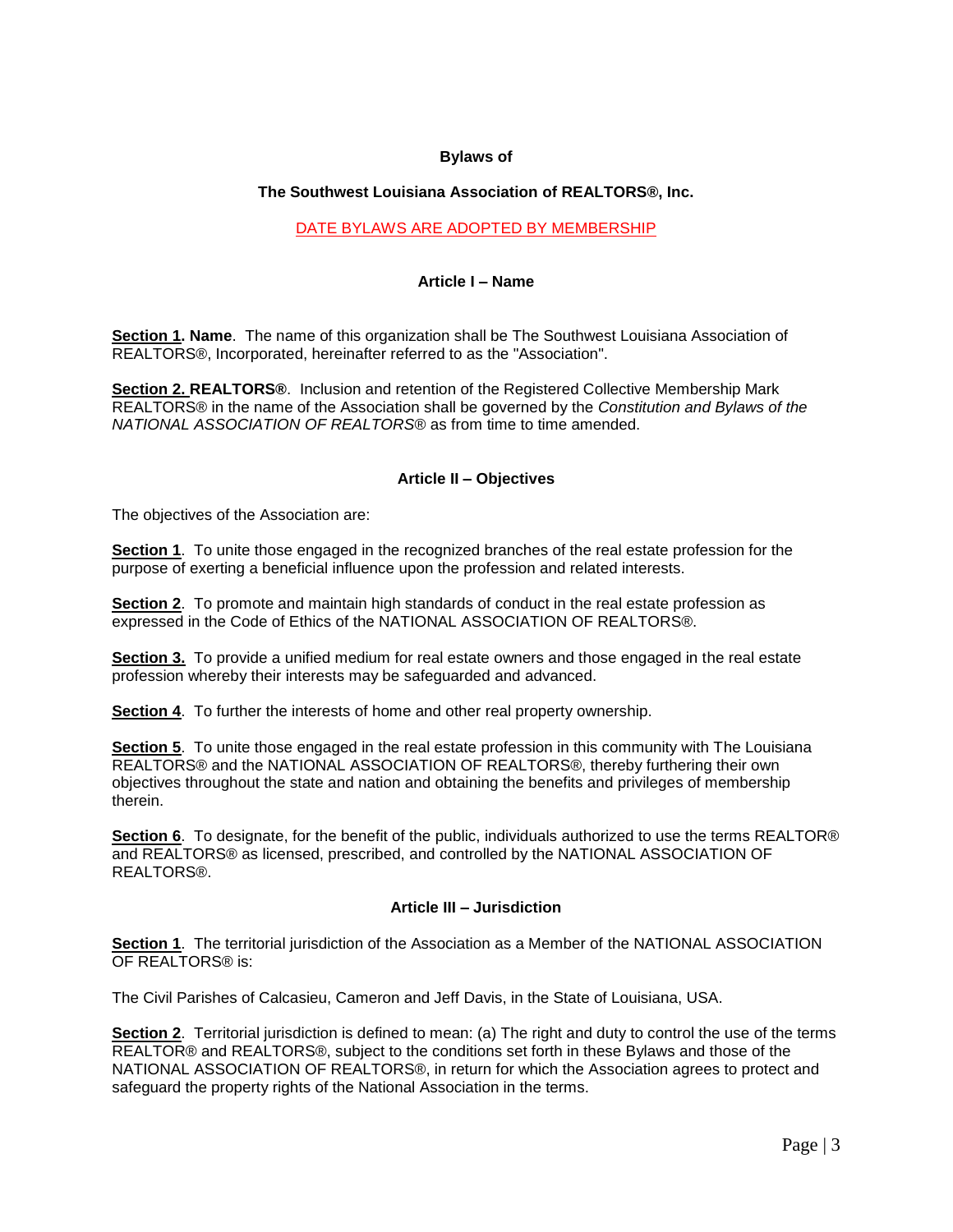# **Article IV – Membership**

**Section 1**. There shall be six classes of members, as follows. **(a) REALTOR® Members.** REALTOR® Members, whether primary or secondary shall be:

(1) Individuals who, as sole proprietors, partners, corporate officers, or branch office managers, are engaged actively in the real estate profession, including buying, selling, exchanging, renting or leasing, managing, appraising for others for compensation, counseling, building, developing or subdividing real estate, and who maintain or are associated with an established real estate office in the state of Louisiana or a state contiguous thereto. All persons who are partners in a partnership, or all officers in a corporation who are actively engaged in the real estate profession within the state or a state contiguous thereto shall qualify for REALTOR® membership only, and each is required to hold REALTOR® membership (except as provided in the following paragraph) in an Association of REALTORS<sup>®</sup> within the state or a state contiguous thereto, unless otherwise qualified for Institute Affiliate membership, as described in Section 1(b) of Article IV.

In the case of a real estate firm, partnership, or corporation, whose business activity is substantially all commercial, only those principals actively engaged in the real estate business in connection with the same office, or any other offices within the jurisdiction of the Association in which one of the firm's principals holds REALTOR® membership, shall be required to hold REALTOR® membership unless otherwise qualified for Institute Affiliate membership, as described in Section 1(b) of Article IV. (Amended 1/05)

**NOTE:** REALTOR® members may obtain membership in a "secondary" Association in another state.++

(2) Individuals who are engaged in the real estate profession other than as sole proprietors, partners, corporate officers, or branch office managers and are associated with a REALTOR® member and meet the qualifications set out in Article V.

(3) Franchise REALTOR® Membership. Corporate officers (who may be licensed or unlicensed) of a real estate brokerage franchise organization with at least one hundred fifty (150) franchisees located within the United States, its insular possessions and the commonwealth of Puerto Rico, elected to membership pursuant to the provisions in the NAR *Constitution and Bylaws*. Such individuals shall enjoy all of the rights, privileges, and obligations of REALTOR® membership (including compliance with the Code of Ethics) except: obligations related to Association-mandated education, meeting attendance, or indoctrination classes or other similar requirements; the right to use the term REALTOR® in connection with their franchise organization's name; and the right to hold elective office in the local Association, state Association, and National Association. (Adopted 1/96)

(4) Primary and Secondary REALTOR® Members. An individual is a primary member if the Association pays state and national dues based on such member. An individual is a secondary member if state and national dues are remitted through another association. One of the principals in real estate firm must be a designated REALTOR® member of the association in order for licensees affiliated with the firm to select the association as their "primary" association.

(5) Designated RELATOR® Members. Each firm (or office in the case of firms with multiple office locations) shall designate in writing one REALTOR® member who shall be responsible for all duties and obligations of membership, including the obligation to arbitrate (or to mediate if required by the association) pursuant to Article 17 of the Code of Ethics and the payment of association dues as established in Article X of the Bylaws. The "Designated REALTOR®" must be a sole proprietor, partner, corporate officer, or branch office manager acting on behalf of the firm's principal(s) and must meet all qualifications for REALTOR® membership established in Article V, Section 2 of the Bylaws.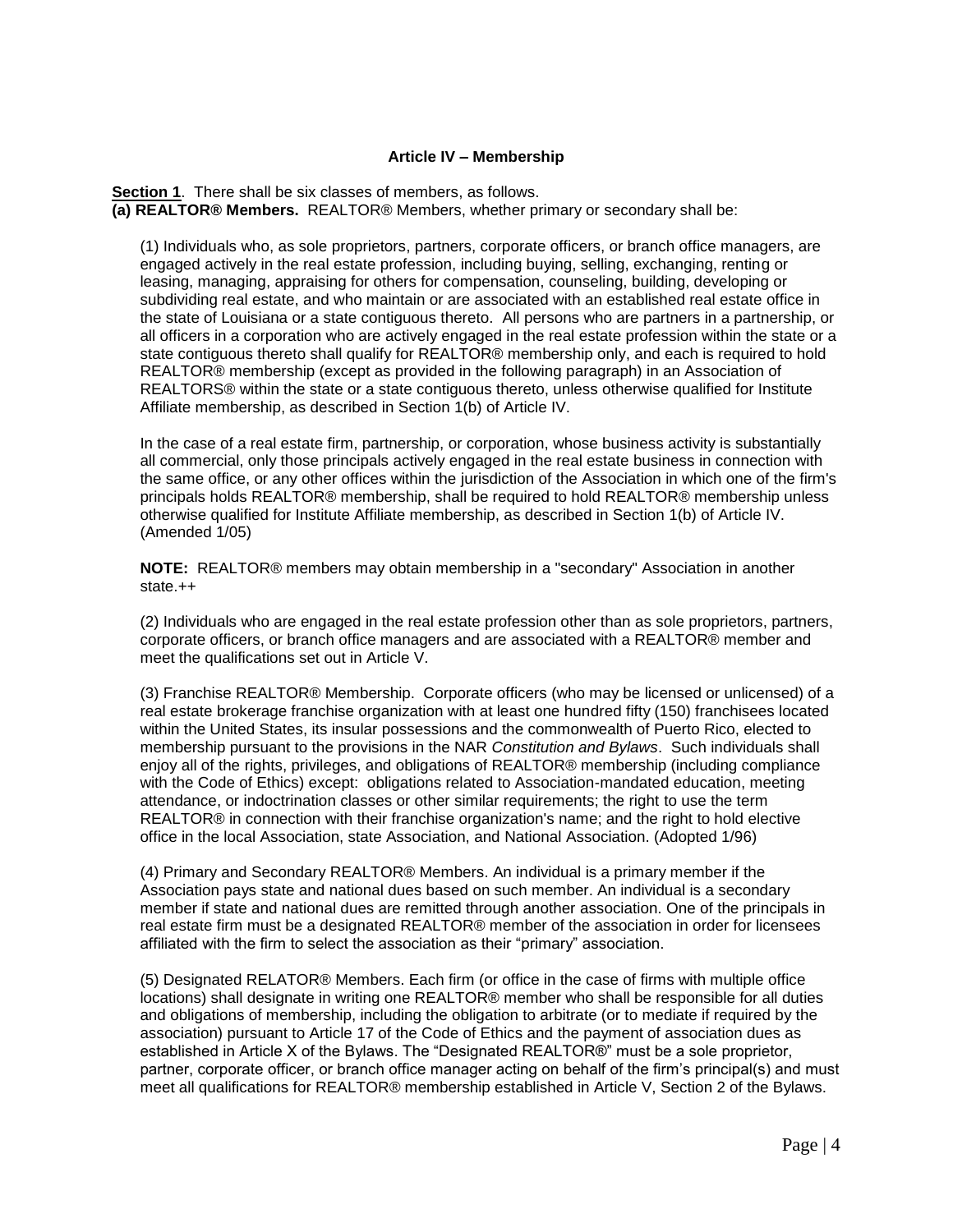(Amended 11/11)

**(b) Institute Affiliate Members.** Institute Affiliate members shall be individuals who hold a professional designation awarded by an Institute, Society, or Council affiliated with the NATIONAL ASSOCIATION OF  $REALTORS \rightarrow$  that addresses a specialty area other than residential brokerage or individuals who otherwise hold a class of membership in such Institute, Society, or Council that confers the right to hold office. Any such individual, if otherwise eligible, may elect to hold REALTOR® or REALTOR-ASSOCIATE® membership, subject to payment of applicable dues for such membership. (Amended 1/02)

**(c) Affiliate Members.** Affiliate members shall be real estate owners and other individuals or firms who, while not engaged in the real estate profession as defined in paragraphs (a) or (b) of this section, have interests requiring information concerning real estate and are in sympathy with the objectives of the Association.

**(d) Public Service Members.** Public Service members shall be individuals who are interested in the real estate profession as employees of or affiliated with educational, public utility, governmental, or other similar organizations, but are not engaged in the real estate profession on their own account or in Association with an established real estate business.

**(e) Honorary Members.** Honorary members shall be individuals not engaged in the real estate profession who have performed notable service for the real estate profession, for the Association, or for the public.

**(f) Student Members.** Student members shall be individuals who are seeking an undergraduate or graduate degree with a specialization or major in real estate at institutions of higher learning, and who have completed at least **two** years of college and at least one college-level course in real estate but are not engaged in the real estate profession on their own account or not associated with an established real estate office.

# **Article V – Qualification and Election**

# **Section 1. Application**

An application for membership shall be made in such manner and form as may be prescribed by the board of directors and made available to anyone requesting it. The application form shall contain among the statements to be signed by the applicant (1) that applicant agrees as a condition to membership to thoroughly familiarize himself/herself with the Code of Ethics of the NATIONAL ASSOCIATION OF REALTORS®, the Constitutions, Bylaws, and Rules and Regulations of the Association, the State and National Associations, and if elected a member, will abide by the Constitutions and Bylaws and Rules and Regulations of the Association, State and National Associations and, if a REALTOR® member, will abide by the Code of Ethics of the NATIONAL ASSOCIATION OF REALTORS®, including the obligation to arbitrate (or to mediate if required by the Association) controversies arising out of real estate transactions as specified by Article 17 of the Code of Ethics, and as further specified in the *Code of Ethics and Arbitration Manual* of the NATIONAL ASSOCIATION OF REALTORS®, as from time to time amended, and (2) the applicant consents that the Association, through its Association staff or Board of Directors membership committee or otherwise Association staff or Board of Directors, may invite and receive information and comment about applicants from any member or other persons, and that applicant agrees that any information and comment furnished to the Association by any person in response to the invitation shall be conclusively deemed to be privileged and not form the basis of any action for slander, libel, or defamation of character. The applicant shall, with the form of application, have access to a copy of the Bylaws, Constitution, Rules and Regulations, and Code of Ethics referred to above. (Amended 11/11)

# **Section 2. Qualification**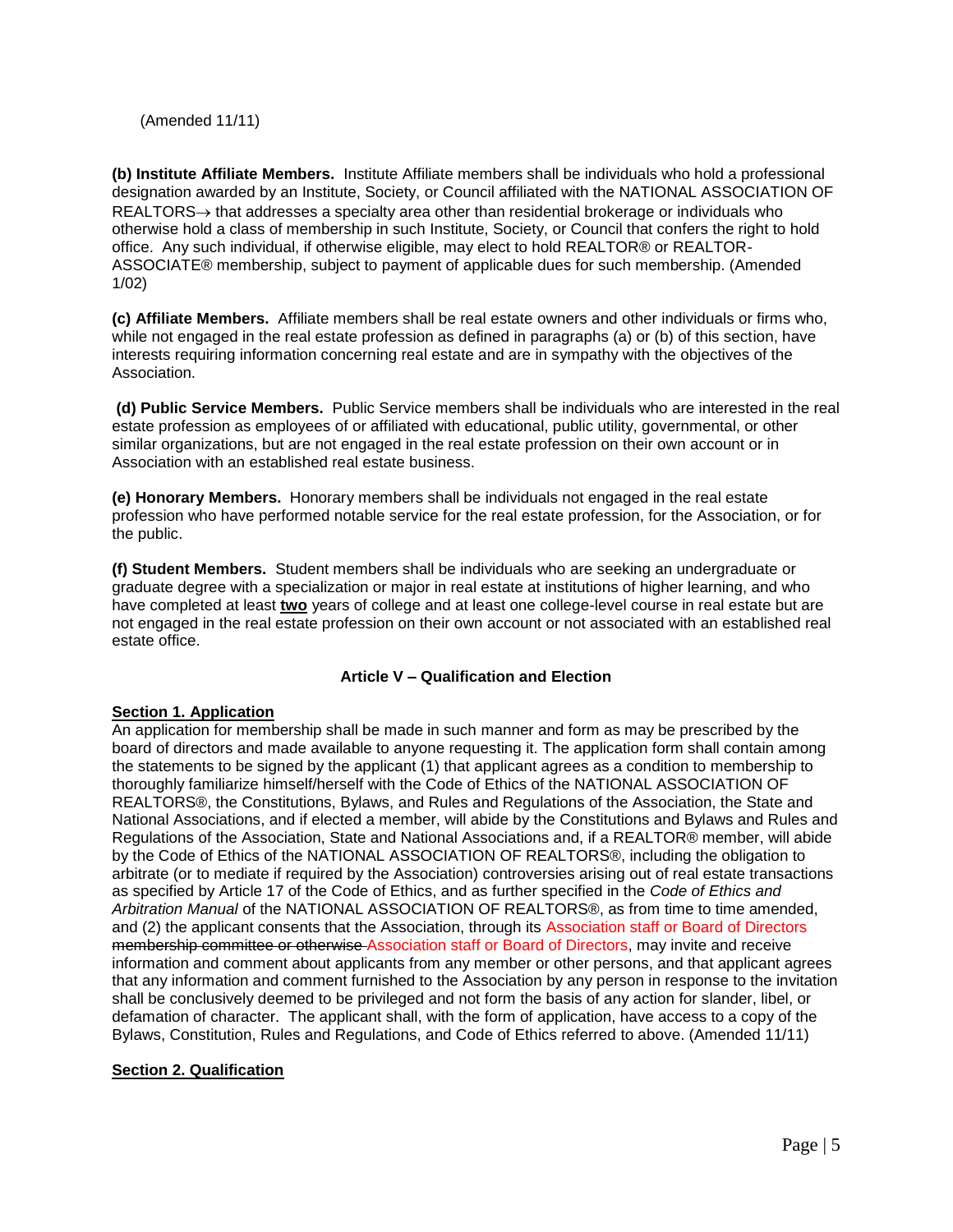(a) An applicant for REALTOR® membership who is a sole proprietor, partner, corporate officer, or branch office manager of a real estate firm shall supply evidence satisfactory to the Board, through its membership committee or otherwise, that he/she is actively engaged in the real estate profession, and maintains a current, valid real estate broker's or salesperson's license or is licensed or certified by an appropriate state regulatory agency to engage in the appraisal of real property, has a place of business within the state or a state contiguous thereto (unless a secondary member), has no record of recent or pending bankruptcy\*, has no record of official sanctions involving unprofessional conduct, agrees to complete a course of instruction covering the Bylaws and rules and regulations of the Association, the Bylaws of the State Association, and the *Constitution and Bylaws* and Code of Ethics of the NATIONAL ASSOCIATION OF REALTORS®, and shall pass such reasonable and nondiscriminatory written examination thereon, as may be required by the committee Association staff or Board of Directors, and shall agree that if elected to membership, he/she will abide by such *Constitution*, Bylaws, rules and regulations, and Code of Ethics. (Amended 1/05)

(b) Individuals who are actively engaged in the real estate profession other than as sole proprietors, partners, corporate officers, or branch office managers, in order to qualify for REALTOR® membership, shall at the time of application be associated either as an employee or as an independent contractor with a designated REALTOR® member of the Association or a designated REALTOR® member of another Association (if a secondary member) and must maintain a current, valid real estate broker's or salesperson's license or be licensed or certified by an appropriate state regulatory agency to engage in the appraisal of real property, has no record of official sanctions involving unprofessional conduct\*, shall complete a course of instruction covering the Bylaws and rules and regulations of the Association, the Bylaws of the State Association, and the *Constitution and Bylaws* and Code of Ethics of the NATIONAL ASSOCIATION OF REALTORS®, and shall pass such reasonable and nondiscriminatory written examinations thereon as may be required by the membership committee Association staff or Board of Directors, and shall agree in writing that if elected to membership he/she will abide by such *Constitution*, Bylaws, rules and regulations, and the Code of Ethics. (Amended 5/07)

(c) The Association will also consider the following in determining an applicant's qualifications for REALTOR® membership:

- 1. All final findings of Code of Ethics violations and violations of other membership duties in this
- or any other REALTOR® Association within the past three (3) years
- 2. Pending ethics complaints (or hearings)
- 3. Unsatisfied discipline pending
- 4. Pending arbitration requests (or hearings)
- 5. Unpaid arbitration awards or unpaid financial obligations to this or any other REALTOR® Association or REALTOR® Association MLS
- 6. Any misuse of the term REALTOR® or REALTORS® in the name of the applicant's firm

"Provisional" membership may be granted in instances where ethics complaints or arbitration requests (or hearings) are pending in other Associations or where the applicant for membership has unsatisfied discipline pending in another Association (except for violations of the Code of Ethics; see Article V, Section 2(a), NOTE 2), provided all other qualifications for membership have been satisfied. Associations may reconsider the membership status of such individuals when all pending ethics and arbitration matters (and related discipline) have been resolved or if such matters are not resolved within six (6) months from the date that provisional membership is approved. Provisional members shall be considered REALTORS® and shall be subject to all of the same privileges and obligations of REALTOR® membership. If a member resigns from another Association with an ethics complaint or arbitration request pending, the Association may condition membership on the applicant's certification that he/she will submit to the pending ethics or arbitration proceeding (in accordance with the established procedures of the Association to which the applicant has made application) and will abide by the decision of the hearing panel. (Amended 11/09)

# **Section 3. Election**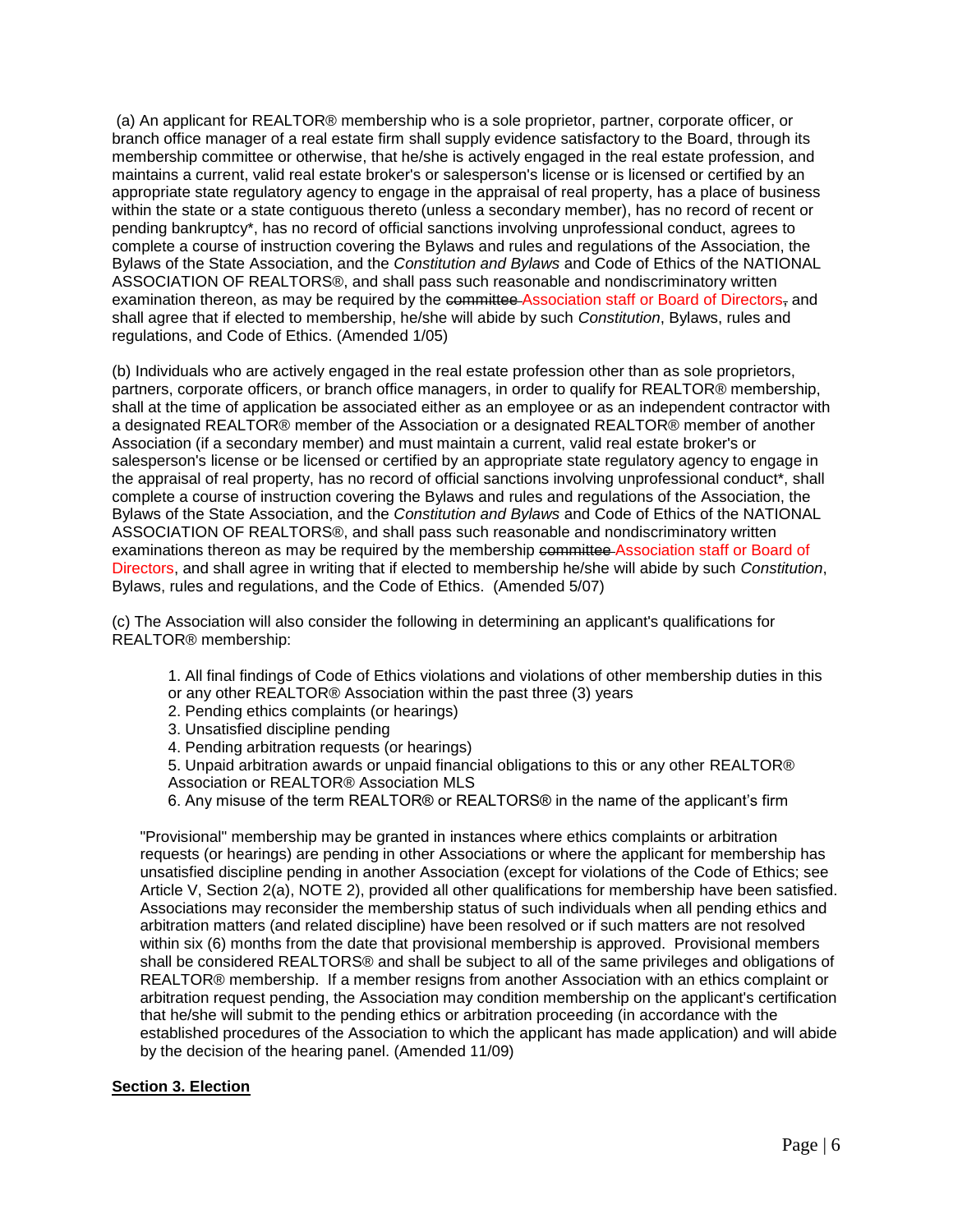The procedure for election to membership shall be as follows.

(a) The chief staff executive (or duly authorized designee) shall determine whether the applicant is applying for the appropriate class of membership. If the Association has adopted provisional membership, applicants for REALTOR® membership may be granted provisional membership immediately upon submission of a completed application form and remittance of applicable Association dues and any application fee. Provisional members shall be considered REALTORS® and shall be subject to all of the same privileges and obligations of membership. Provisional membership is granted subject to final review of the application by the board of directors.

(b) If the board of directors determines that the individual does not meet all of the qualifications for membership as established in the Association's Bylaws, or, if the individual does not satisfy all of the requirements of membership (for example, completion of a mandatory orientation program) within 180 days from the Association's receipt of their application, membership may, at the discretion of the board of directors, be terminated. The board of directors shall vote on the applicant's eligibility for membership. If the applicant receives a majority vote of the board of directors, he/she shall be declared elected to membership and shall be advised by written notice

(c) The board of directors may not reject an application without providing the applicant with advance notice of the findings, an opportunity to appear before the board of directors, to call witnesses on his/her behalf, to be represented by counsel, and to make such statements as he/she deems relevant. The board of directors may also have counsel present. The board of directors shall require that written minutes be made of any hearing before it or may electronically or mechanically record the proceedings.

(d) If the board of directors determines that the application should be rejected, it shall record its reasons with the chief staff executive (or duly authorized designee). If the board of directors believes that denial of membership to the applicant may become the basis of litigation and a claim of damage by the applicant, it may specify that denial shall become effective upon entry in a suit by the Association for a judgment by a court of competent jurisdiction of a final judgment declaring that the rejection violates no rights of the applicant. (Adopted 1/98, Amended 1/05, Amended 1/17)

# **Section 4. New Member Code of Ethics Orientation**

Applicants for REALTOR® membership and provisional REALTOR® members (where applicable) shall complete an orientation program on the Code of Ethics of not less than two (2) hours and thirty (30) minutes of instructional time. This requirement does not apply to applicants for REALTOR® membership or provisional members who have completed comparable orientation in another Association, provided that REALTOR® membership has been continuous, or that any break in membership is for one (1) year or less.

Failure to satisfy this requirement within 180 days of the date of application (or, alternatively, the date that provisional membership was granted), will result in denial of the membership application or termination of provisional membership.

**NOTE:** Orientation programs must meet the learning objectives and minimum criteria established from time to time by the NATIONAL ASSOCIATION OF REALTORS®. (Adopted 1/01)

# **Section 5. REALTOR® Code of Ethics Training**

Effective January 1, 2019, through December 31, 2021 and for successive three year periods thereafter, each REALTOR® member of the association (with the exception of REALTOR® members granted REALTOR® Emeritus status by the National Association) shall be required to complete ethics training of not less than two (2) hours and thirty (30) minutes of instructional time. This requirement will be satisfied upon presentation of documentation that the member has completed a course of instruction conducted by this or another REALTOR® association, the State Association of REALTORS® or the NATIONAL ASSOCIATION OF REALTORS®, which meets the learning objectives and minimum criteria established by the NATIONAL ASSOCIATION OF REALTORS® from time to time. REALTOR® members who have completed training as a requirement of membership in another association and REALTOR® members who have completed the New Member Code of Ethics Orientation during any three (3) year cycle shall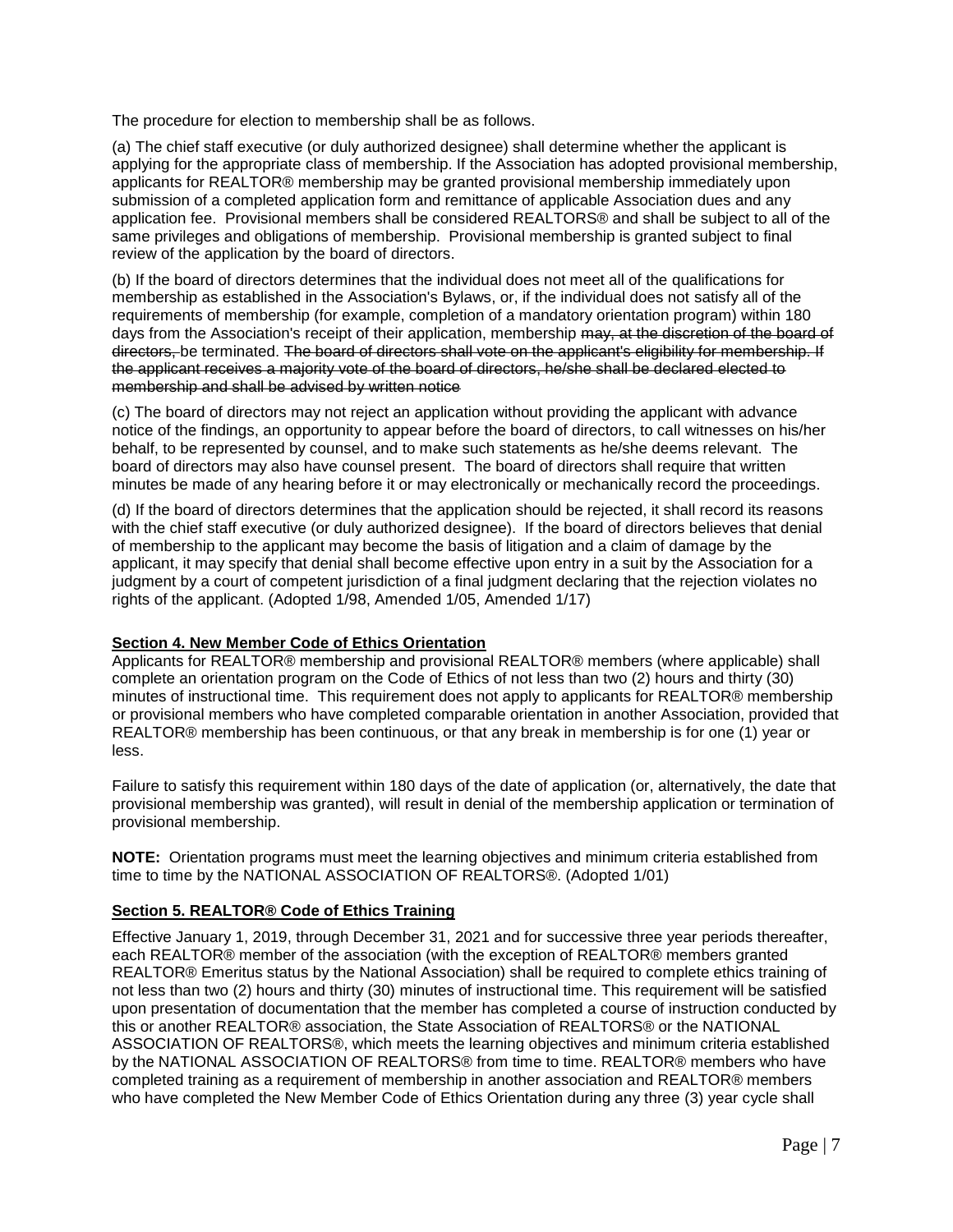not be required to complete additional ethics training until a new three year cycle commences.

Failure to satisfy the required periodic ethics training shall be considered a violation of a membership duty. Failure to meet the requirement in any three (3) year cycle will result in suspension of membership for the first two (2) months (January and February) of the year following the end of any three (3) year cycle or until the requirement is met, whichever occurs sooner. On March 1 of that year, the membership of a member who is still suspended as of that date will be automatically terminated.(Amended 2/20)

# **Section 6. Status Changes**

(a) A REALTOR® who changes the conditions under which he/she holds membership shall be required to provide written notification to the Association within 30 days. A REALTOR® (non-principal) who becomes a principal in the firm with which he/she has been licensed or, alternatively, becomes a principal in a new firm which will be comprised of REALTOR® principals may be required to satisfy any previously unsatisfied membership requirements applicable to REALTOR® (principal) members but shall, during the period of transition from one status of membership to another, be subject to all of the privileges and obligations of a REALTOR® (principal). If the REALTOR® (non-principal) does not satisfy the requirements established in these Bylaws for the category of membership to which they have transferred within 30 days of the date they advised the Association of their change in status, their new membership application will terminate automatically unless otherwise so directed by the board of directors.

A REALTOR® who is transferring his/her license from one firm comprised of REALTOR® principals to another firm comprised of REALTOR® principals shall be subject to all of the privileges and obligations of membership during the period of transition. If the transfer is not completed within 30 days of the date the Association is advised of the disaffiliation with the current firm, membership will terminate automatically unless otherwise so directed by the board of directors. (Amended 1/98)

(The board of directors, at its discretion, may waive any qualification which the applicant has already fulfilled in accordance with the Association's Bylaws.)

(b) Any application fee related to a change in membership status shall be reduced by an amount equal to any application fee previously paid by the applicant.

(c) Dues shall be prorated from the first day of the month in which the member is notified of election by the board of directors and shall be based on the new membership status for the remainder of the year. (Amended 1/05)

# **Article VI – Privileges and Obligations**

**Section 1**. The privileges and obligations of members, in addition to those otherwise provided in these Bylaws, shall be specified in this Article.

**Section 2**. Any member of the Association may be reprimanded, fined, placed on probation, suspended, or expelled by the board of directors for a violation of these Bylaws and Association rules and regulations consistent with these Bylaws, after a hearing as provided in the *Code of Ethics and Arbitration Manual* of the Association. Although members other than REALTORS® are not subject to the Code of Ethics, nor its enforcement by the Association, such members are encouraged to abide by the principles established in the Code of Ethics of the NATIONAL ASSOCIATION OF REALTORS® and conduct their business and professional practices accordingly. Further, members other than REALTORS® may, upon recommendation of the membership committee Board of Directors, or upon recommendation by a hearing panel of the professional standards committee, be subject to discipline as described above, for any conduct, which in the opinion of the board of directors, applied on a nondiscriminatory basis, reflects adversely on the terms REALTOR® or REALTORS®, and the real estate industry, or for conduct that is inconsistent with or adverse to the objectives and purposes of the local Association, the State Association, and the NATIONAL ASSOCIATION OF REALTORS®.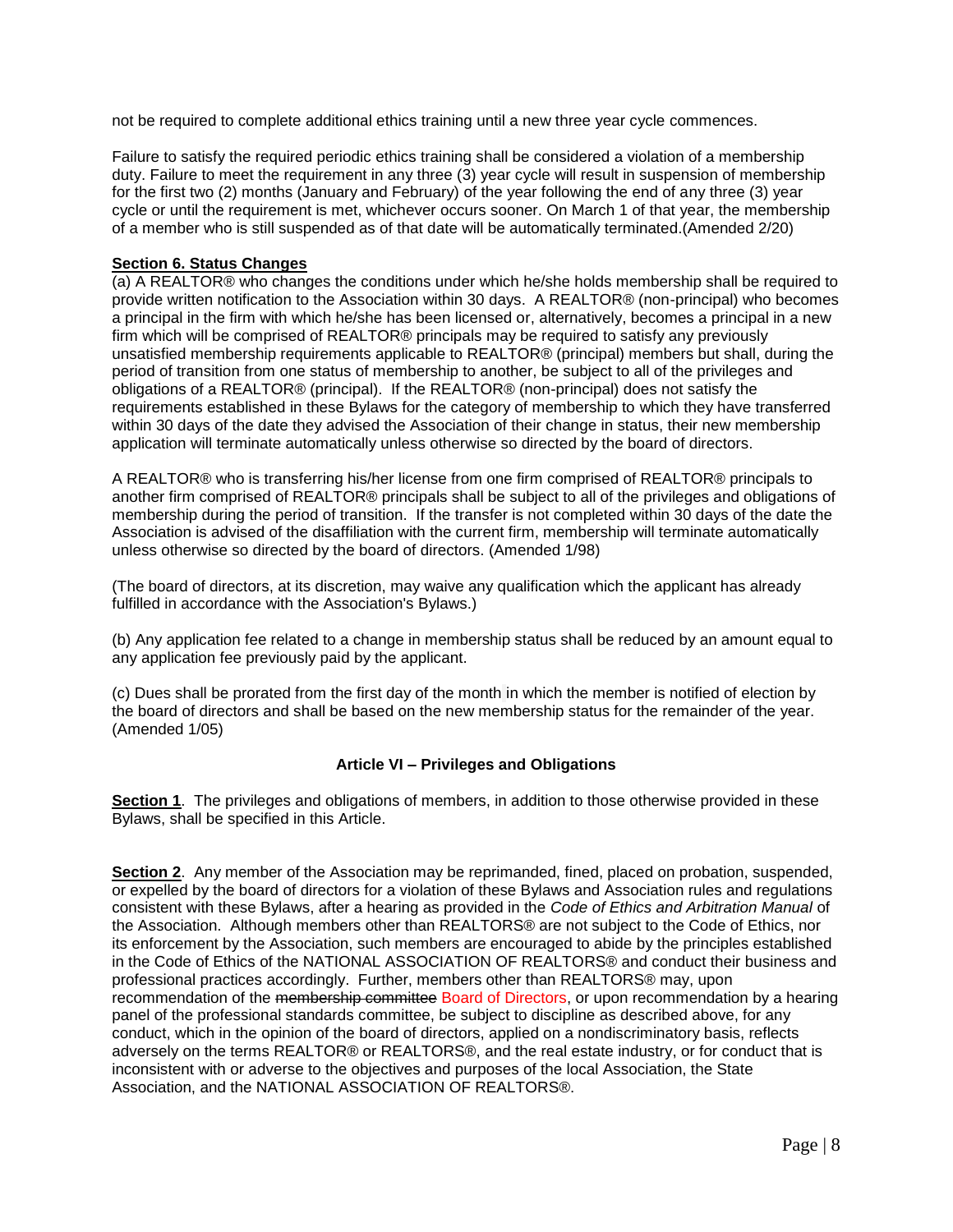**Section 3**. Any REALTOR® member of the Association may be disciplined by the board of directors for violations of the Code of Ethics or other duties of membership, after a hearing as described in the *Code of Ethics and Arbitration Manual* of the Association, provided that the discipline imposed is consistent with the discipline authorized by the Professional Standards Committee of the NATIONAL ASSOCIATION OF REALTORS® as set forth in the *Code of Ethics and Arbitration Manual* of the National Association.

**Section 4**. Resignations of members shall become effective when received in writing by the board of directors, provided, however, that if any member submitting the resignation is indebted to the Association for dues, fees, fines, or other assessments of the Association or any of its services, departments, divisions, or subsidiaries, the Association may condition the right of the resigning member to reapply for membership upon payment in full of all such monies owed.

**Section 5**. If a member resigns from the Association or otherwise causes membership to terminate with an ethics complaint pending, the complaint shall be processed until the decision of the Association with respect to disposition of the complaint is final by this Association (if respondent does not hold membership in any other Association) or by any other Association in which the respondent continues to hold membership. If an ethics respondent resigns or otherwise causes membership in all Boards to terminate before an ethics complaint is filed alleging unethical conduct occurred while the respondent was a REALTOR®, the complaint, once filed, shall be processed until the decision of the Association with respect to disposition of the complaint is final. In any instance where an ethics hearing is held subsequent to an ethic respondent's resignation or membership termination, any discipline ratified by the Board of Directors shall be held in abeyance until such time as the respondent rejoins an Association of REALTORS®. (Amended 5/16)

(a) If a member resigns or otherwise causes membership to terminate, the duty to submit to arbitration (or to mediation if required by the Association) continues in effect even after membership lapses or is terminated, provided that the dispute arose while the former member was a REALTOR®. (Amended 1/00 and 11/11)

**Section 6**. REALTOR® members, whether primary or secondary, in good standing whose financial obligations to the Association are paid in full shall be entitled to vote and to hold elective office in the Association; may use the terms REALTOR® and REALTORS®, which use shall be subject to the provisions of Article VIII; and have the primary responsibility to safeguard and promote the standards, interests, and welfare of the Association and the real estate profession.

(a) If a REALTOR® member is a sole proprietor in a firm, a partner in a partnership or an officer in a corporation and is suspended or expelled, the firm, partnership, or corporation shall not use the terms REALTOR® or REALTORS® in connection with its business during the period of suspension, or until readmission to REALTOR® membership, or unless connection with the firm, partnership, or corporation is severed, whichever may apply. The membership of all other principals, partners, or corporate officers shall suspend or terminate during the period of suspension of the disciplined member, or until readmission of the disciplined member, or unless connection of the disciplined member with the firm, partnership, or corporation is severed, whichever may apply. Further, the membership of REALTORS® other than principals who are employed by or affiliated as independent contractors with the disciplined member shall suspend or terminate during the period of suspension of the disciplined member or until readmission of the disciplined member or until connection of the disciplined member with the firm, partnership, or corporation is severed, or unless the REALTOR® member (non-principal) elects to sever his/her connection with the REALTOR® and affiliate with another REALTOR® member in good standing in the Association, whichever may apply.

If a REALTOR® member who is other than a principal in a firm, partnership, or corporation is suspended or expelled, the use of the terms REALTOR® or REALTORS® by the firm, partnership, or corporation shall not be affected. \*

(b) In any action taken against a REALTOR® member for suspension or expulsion under Section 6(a)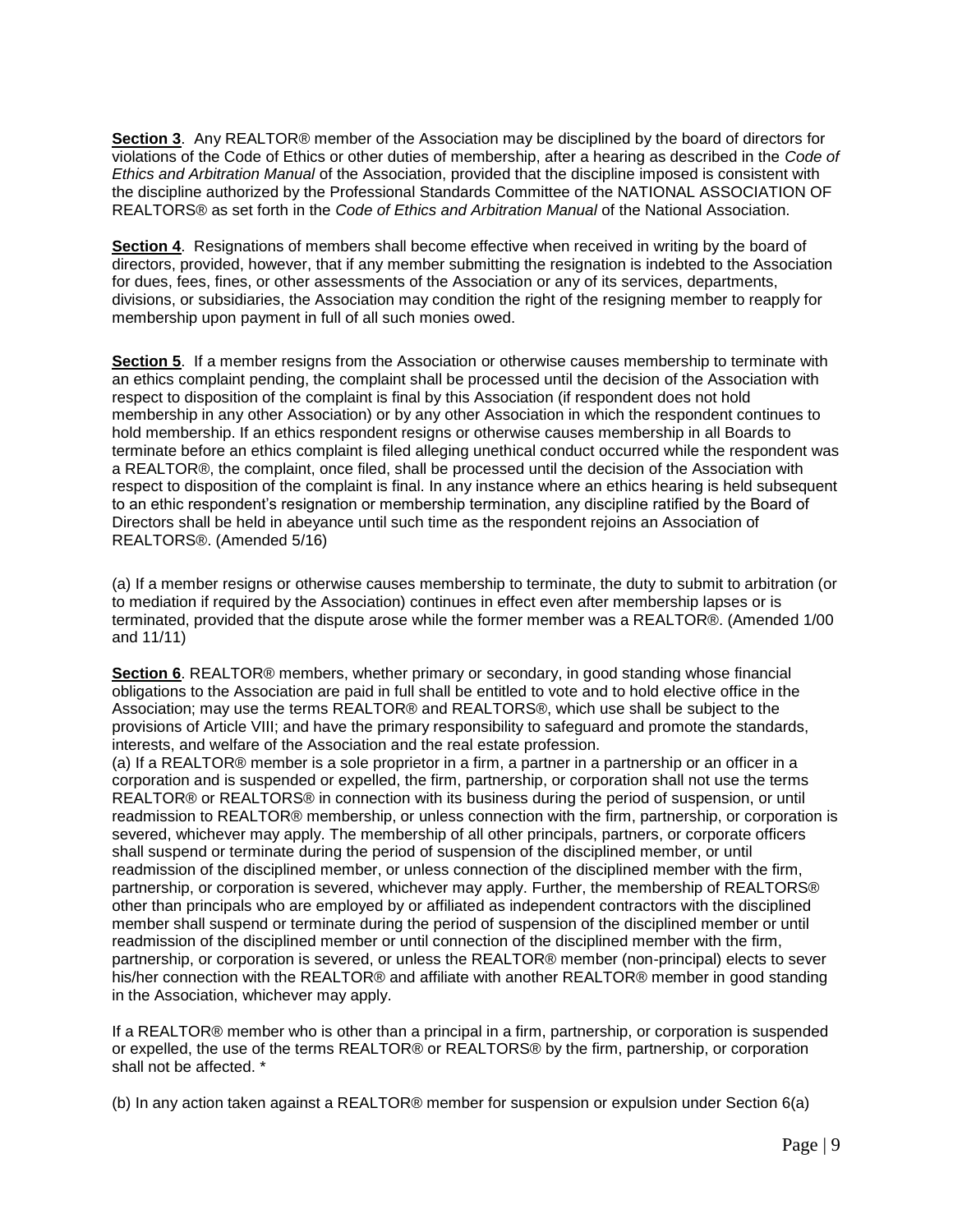hereof, notice of such action shall be given to all REALTORS® employed by or affiliated as independent contractors with such REALTOR® member and they shall be advised that the provisions in Article VI, Section 6(a) shall apply.

**Section 7**. Institute Affiliate Members. Institute Affiliate members shall have rights and privileges and be subject to obligations prescribed by the board of directors consistent with the *Constitution and Bylaws of the NATIONAL ASSOCIATION OF REALTORS®*.

**Section 8**. Affiliate Members. Affiliate members shall have rights and privileges and be subject to obligations prescribed by the board of directors.

**Section 9**. Public Service Members. Public Service members shall have rights and privileges and be subject to obligations prescribed by the board of directors.

**Section 10**. Honorary Members. Honorary membership shall confer only the right to attend meetings and participate in discussions.

**Section 11**. Student Members. Student members shall have rights and privileges and be subject to obligations prescribed by the board of directors.

**Section 12**. Certification by REALTOR®. "Designated" REALTOR® members of the Association shall certify to the Association during the month of December on a form provided by the Association, a complete listing of all individuals licensed or certified in the REALTOR®'s office(s) and shall designate a primary Association for each individual who holds membership. Designated REALTORS® shall also identify any non-member licensees in the REALTOR®'s office(s) and if designated REALTOR® dues have been paid to another Association based on said non-member licensees, the designated REALTOR® shall identify the Association to which dues have been remitted. These declarations shall be used for purposes of calculating dues under Article X, Section 2(a) of the Bylaws. "Designated" REALTOR® members shall also notify the Association of any additional individual(s) licensed or certified with the firm(s) within 30 days of the date of affiliation or severance of the individual.

**Section 13. Legal Liability Training.** Within 180 days two (2) years of the date of election to membership, and every three (3) years or as per NAR requirements two (2) years thereafter, each REALTOR® member of the Association shall be required to demonstrate that they have completed a course of instruction on antitrust laws, agency laws, civil rights laws or the REALTORS® Code of Ethics, its interpretation and meaning and/or the procedures related to its enforcement.

This requirement will be considered satisfied upon presentation of evidence that the member has completed an educational program conducted by another Member Board, the State Association of REALTORS®, the NATIONAL ASSOCIATION OF REALTORS® or any of its affiliated Institutes, Societies or Councils, or any other recognized educational institution which, in the opinion of the board of directors, is an adequate substitute for the training programs conducted by the Association. Failure to satisfy this requirement biennially will result in membership being suspended from the date it otherwise would be renewed until such time that the member provides evidence of completion of the aforementioned educational requirements.

**NOTE:** Any education requirement must comply with Interpretation No. 37 of Article I, Section 2, *Bylaws*, NATIONAL ASSOCIATION OF REALTORS®.

**Section 14. Harassment.** Any member of the Association may be reprimanded, placed on probation, suspended or expelled for harassment of an Association or MLS employee, officer, director or committee member after an investigation in accordance with the procedures of the Association. As used in this section, harassment means any verbal or physical conduct including threatening or obscene language, unwelcome sexual advances, stalking, actions including strikes, shoves, kicks, or other similar physical contact, or threats to do the same, or any other conduct with the purpose or effect of unreasonably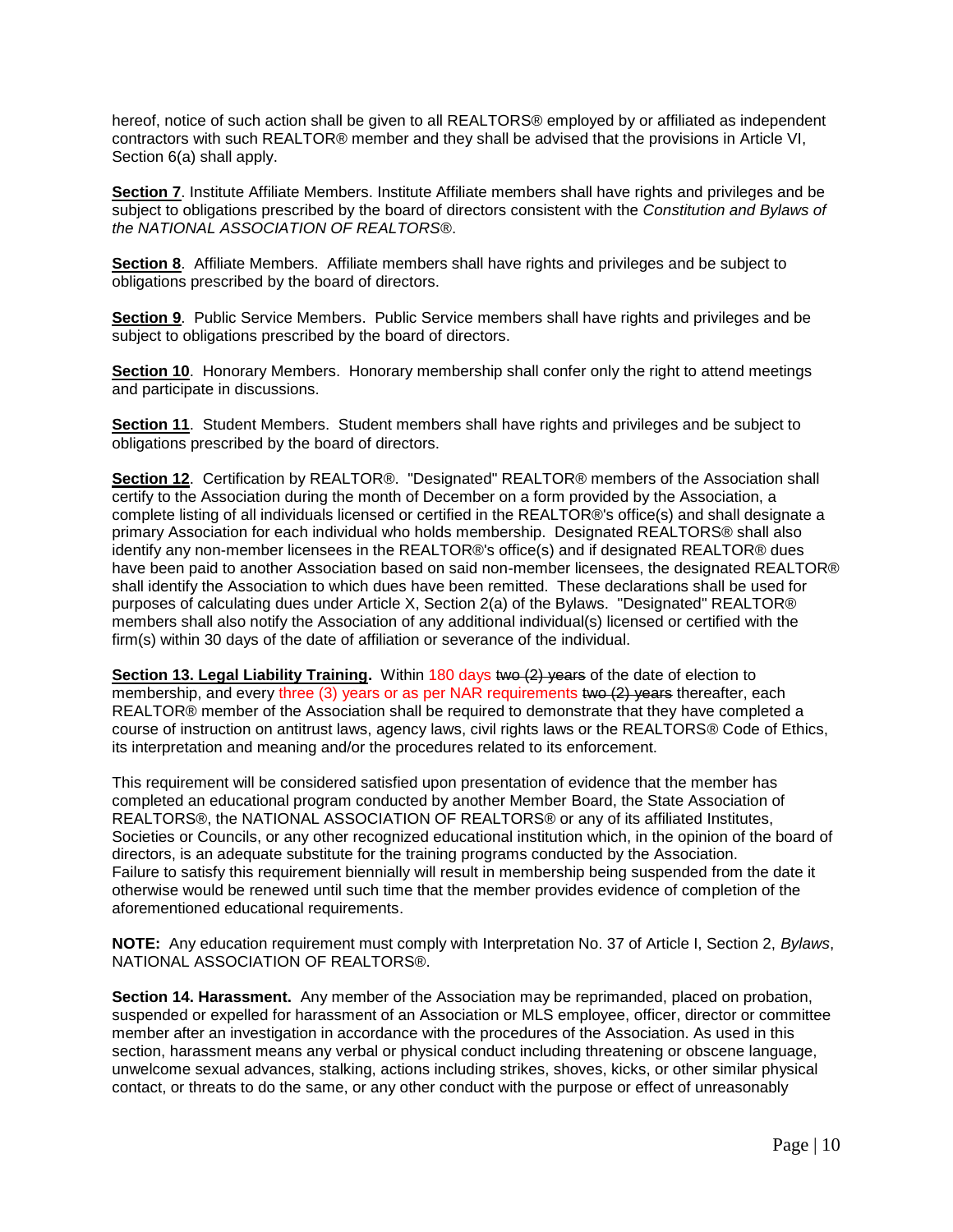interfering with an individual's work performance by creating a hostile, intimidating or offensive work environment. The decision of the appropriate disciplinary action to be taken shall be made by the investigatory team comprised of the president, and president-elect and/or vice president and one member of the board of directors selected by the highest-ranking officer not named in the complaint, upon consultation with legal counsel for the Association. Disciplinary action may include any sanction authorized in the Association's Code of Ethics and Arbitration Manual. If the complaint names the president, president-elect or vice president, they may not participate in the proceedings and shall be replaced by the immediate past president or, alternatively, by another member of the board of directors selected by the highest-ranking officer not named in the complaint.

# **Article VII – Professional Standards and Arbitration**

**Section 1.** The responsibility of the Association and of Association members relating to the enforcement of the Code of Ethics, the disciplining of members, and the arbitration of disputes, and the organization and procedures incident thereto, shall be governed by the Code of Ethics and Arbitration Manual of the NATIONAL ASSOCIATION OF REALTORS®, as amended from time to time, which is by this reference incorporated into these Bylaws, provided, however, that any provision deemed inconsistent with state law shall be deleted or amended to comply with state law.

**Section 2.** It shall be the duty and responsibility of every REALTOR<sup>®</sup> member of this Association to abide by the Constitution and Bylaws and the rules and regulations of the Association, the Constitution and Bylaws of the State Association, the Constitution and Bylaws of the NATIONAL ASSOCIATION OF REALTORS<sup>®</sup>, and to abide by the Code of Ethics of the NATIONAL ASSOCIATION OF REALTORS<sup>®</sup>, including the duty to mediate and arbitrate controversies arising out of real estate transactions as specified by Article 17 of the Code of Ethics, and as further defined and in accordance with the procedures set forth in the Code of Ethics and Arbitration Manual of this Association, as from time to time amended. (Adopted 11/11)

**Section 3.** The responsibility of the Association and Association members relating to the enforcement of the Code of Ethics, the disciplining of members, the arbitration of disputes, and the organization and procedures incident thereto, shall be consistent with the cooperative professional standards enforcement agreement entered into by the Association, which by this reference is made a part of these Bylaws.

# **Article VIII – Use of the Terms REALTOR® and REALTORS®**

**Section 1**. Use of the terms REALTOR® and REALTORS® by members shall, at all times, be subject to the provisions of the *Constitution and Bylaws of the NATIONAL ASSOCIATION OF REALTORS®* and to the Rules and Regulations prescribed by its board of directors. The Association shall have the authority to control, jointly and in full cooperation with the NATIONAL ASSOCIATION OF REALTORS®, use of the terms within its jurisdiction. Any misuse of the terms by members is a violation of a membership duty and may subject members to disciplinary action by the board of directors after a hearing as provided for in the Association's Code of Ethics and Arbitration Manual. (Amended 5/06)

**Section 2**. REALTOR® members of the Association shall have the privilege of using the terms REALTOR® and REALTORS® in connection with their places of business within the state or a state contiguous thereto so long as they remain REALTOR® members in good standing. No other class of members shall have this privilege. (Amended 1/96)

**Section 3**. A REALTOR® member who is a principal of a real estate firm, partnership, or corporation may use the terms REALTOR® and REALTORS®, only if all the principals of such firm, partnership, or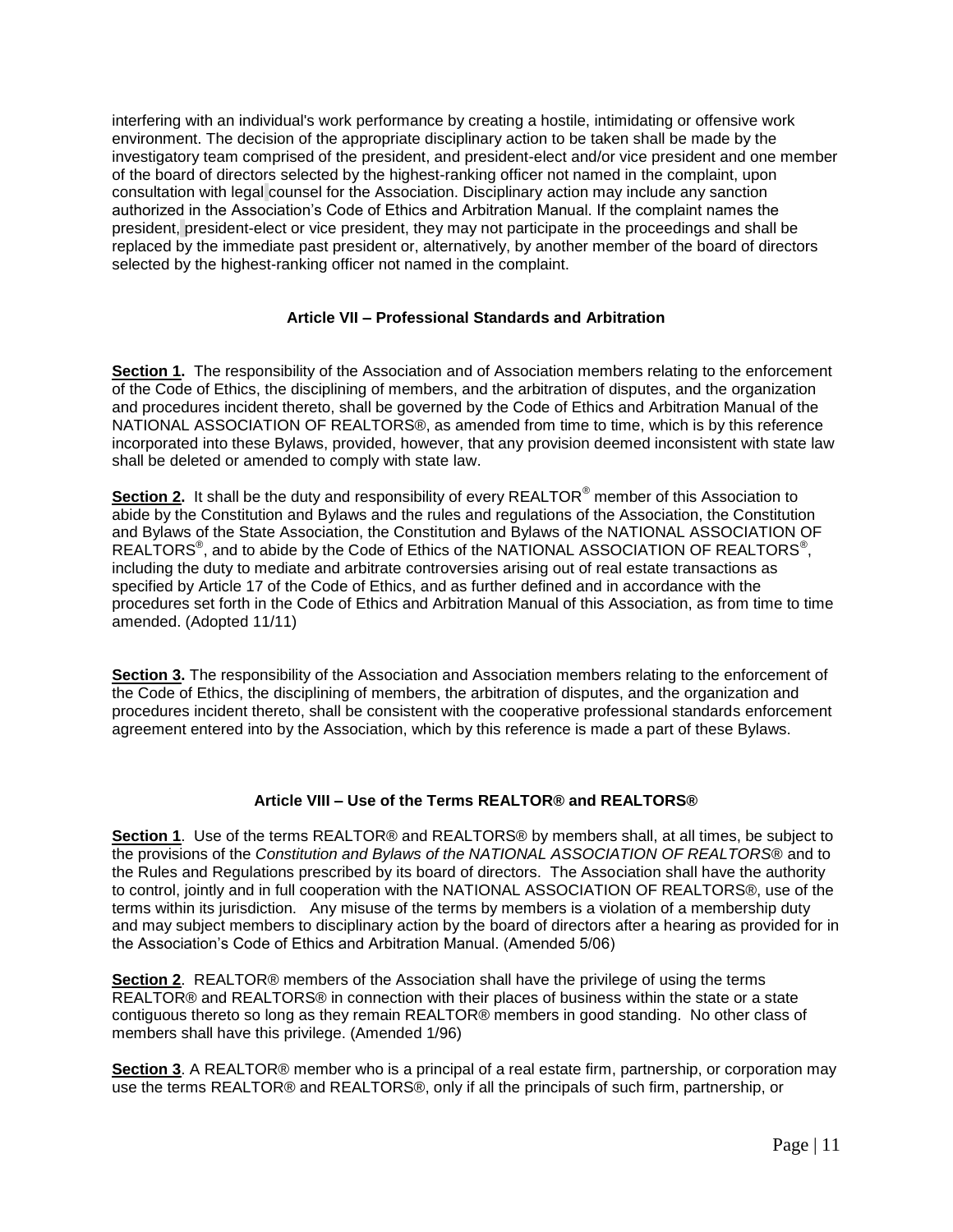corporation who are actively engaged in the real estate profession within the state or a state contiguous thereto are REALTOR® members or Institute Affiliate members, as described in Section 1(b) of Article IV.

(a) In the case of a REALTOR® principal member whose business activity is substantially all commercial, the right to use the term REALTOR® or REALTORS® shall be limited to office locations in which a principal holds REALTOR® membership. If a firm, partnership, or corporation operates additional places of business in which no principal holds REALTOR® membership, the term REALTOR® or REALTORS® may not be used in any reference to those additional places of business. (Amended 2/20)

**Section 4**. Institute Affiliate members shall not use the terms REALTOR® or REALTORS®, nor the imprint of the emblem seal of the NATIONAL ASSOCIATION OF REALTORS®.

# **Article IX – State and National Memberships**

**Section 1**. The Association shall be a member of the NATIONAL ASSOCIATION OF REALTORS® and the Louisiana REALTORS®. By reason of the Association's membership, each REALTOR® member of the Member Board shall be entitled to membership in the NATIONAL ASSOCIATION OF REALTORS® and the Louisiana REALTORS® without further payment of dues (refer to option below). The Association shall continue as a member of the State and National Associations, unless by a majority vote of all of its REALTOR® members, the decision is made to withdraw, in which case the State and National Associations shall be notified at least one month in advance of the date designated for the termination of such membership.

**Section 2**. The Association recognizes the exclusive property rights of the NATIONAL ASSOCIATION OF REALTORS® in the terms REALTOR® and REALTORS®. The Association shall discontinue use of the terms in any form in its name, upon ceasing to be a member of the National Association, or upon a determination by the board of directors of the National Association that it has violated the conditions imposed upon the terms.

**Section 3**. The Association adopts the Code of Ethics of the NATIONAL ASSOCIATION OF REALTORS® and agrees to enforce the Code among its REALTOR® members. The Association and all of its members agree to abide by the *Constitution***,** *Bylaws*, Rules and Regulations, and policies of the National Association and the Louisiana REALTORS®.

# **Article X – Dues and Assessments**

**Section 1. Application Fee**. The board of directors may adopt an application fee for REALTOR® membership in reasonable amount, not exceeding three (3) times the amount of the annual dues for REALTOR® membership, which shall be required to accompany each application for REALTOR® membership and which shall become the property of the Association upon final approval of the application. (Amended 1/02)

**Section 2. Dues**. The annual dues of members shall be as follows:

(a) REALTOR® Members. The annual dues of each designated REALTOR® member shall be in such amount as established annually by the board of directors, plus an additional amount to be established annually by the board of directors times the number of real estate salespersons and licensed or certified appraisers who (1) are employed by or affiliated as independent contractors, or who are otherwise directly or indirectly licensed with such REALTOR® member, and (2) are not REALTOR® members of any Association in the state or a state contiguous thereto or Institute Affiliate members of the Association. In calculating the dues payable to the Association by a designated REALTOR® member, non-member licensees as defined in (1) and (2) of this paragraph shall not be included in the computation of dues if the designated REALTOR® has paid dues based on said non-member licensees in another Association in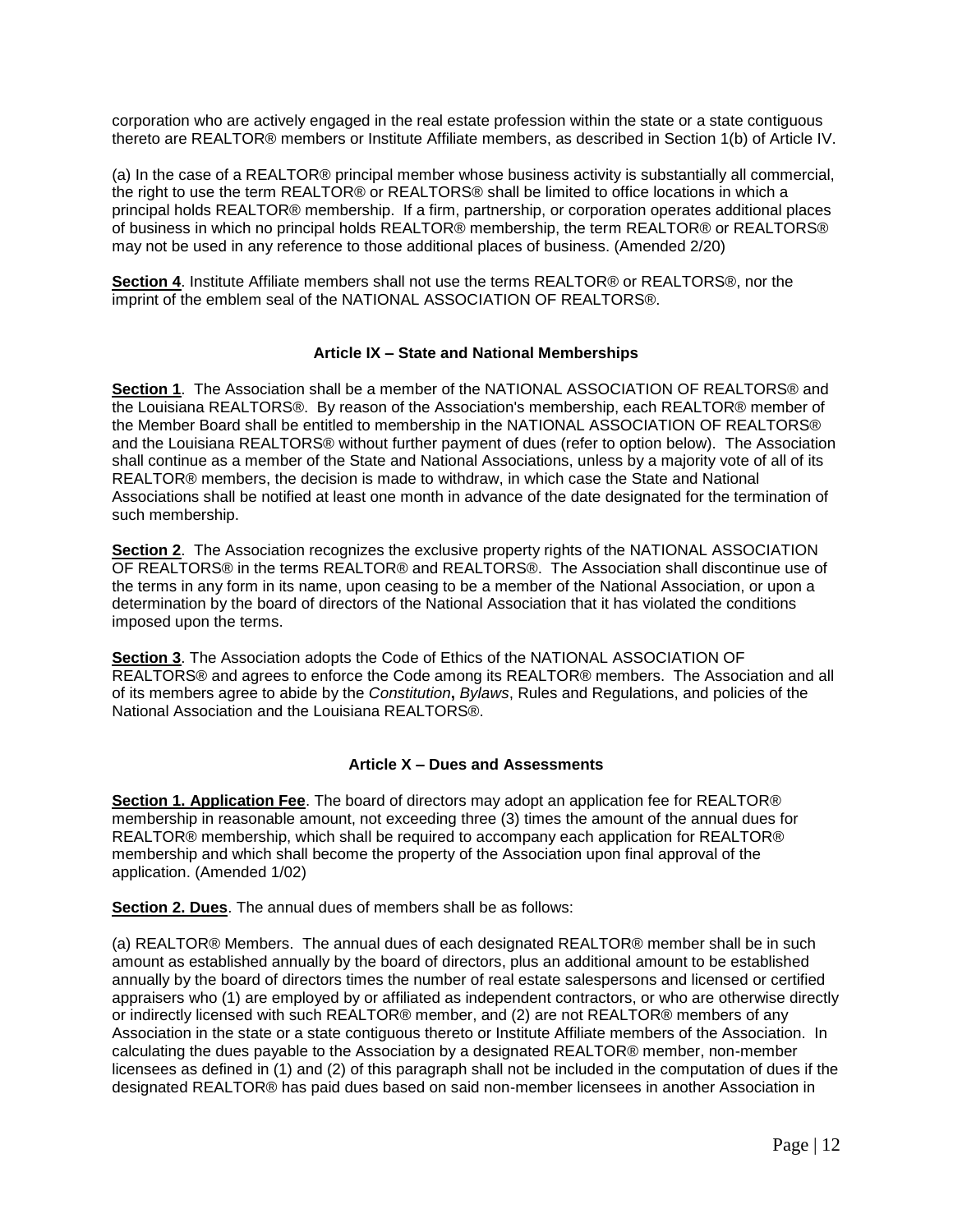the state or a state contiguous thereto, provided the designated REALTOR® notifies the Association in writing of the identity of the Association to which dues have been remitted. In the case of a designated REALTOR® member in a firm, partnership, or corporation whose business activity is substantially all commercial, any assessments for non-member licensees shall be limited to licensees affiliated with the designated REALTOR® (as defined in (1) and (2) of this paragraph) in the office where the designated REALTOR® holds membership, and any other offices of the firm located within the jurisdiction of this Association. (Amended 1/05)

(1) For the purpose of this section, a REALTOR® member of a Member Board shall be held to be any member who has a place or places of business within the state or a state contiguous thereto and who, as a principal, partner, corporate officer, or branch office manager of a real estate firm, partnership, or corporation, is actively engaged in the real estate profession as defined in Article III, Section 1 of the Constitution of the NATIONAL ASSOCIATION OF REALTORS®. An individual shall be deemed to be licensed with a REALTOR® if the license of the individual is held by the REALTOR®, or by any broker who is licensed with the REALTOR®, or by any entity in which the REALTOR® has a direct or indirect ownership interest and which is engaged in other aspects of the real estate business (except as provided for in Section 2(a)(1) hereof) provided that such licensee is not otherwise included in the computation of dues payable by the principal, partner, corporate officer, or branch office manager of the entity.

A REALTOR® with a direct or indirect ownership interest in an entity engaged exclusively in soliciting and/or referring clients and customers to the REALTOR® for consideration on a substantially exclusive basis shall annually file with the Association on a form approved by the Association a list of the licensees affiliated with that entity and shall certify that all of the licensees affiliated with the entity are solely engaged in referring clients and customers and are not engaged in listing, selling, leasing, renting, managing, counseling, or appraising real property. The individuals disclosed on such form shall not be deemed to be licensed with the REALTOR® filing the form for purposes of this section and shall not be included in calculating the annual dues of the designated REALTOR®. *Designated REALTORS® shall notify the Association within three (3) days of any change in status of licensees in a referral firm.*

The exemption for any licensee included on the certification form shall automatically be revoked upon the individual being engaged in real estate licensed activities (listing, selling, leasing, renting, managing, counseling, or appraising real property) other than referrals, and dues for the current fiscal year shall be payable.

Membership dues shall be prorated for any licensee included on a certification form submitted to the Association who during the same calendar year applies for REALTOR® or REALTOR-ASSOCIATE® membership in the Association. However, membership dues shall not be prorated if the licensee held REALTOR® or REALTOR-ASSOCIATE® membership during the preceding calendar year. (Amended 11/09 and 11/14)

(b) REALTOR® Members. The annual dues of REALTOR® members other than the designated REALTOR® shall be as established annually by the board of directors. (Amended 1/05)

(c) Institute Affiliate Members. The annual dues of each Institute Affiliate member shall be as established in Article II of the Bylaws of the NATIONAL ASSOCIATION OF REALTORS®.

**NOTE:** The Institutes, Societies, and Councils of the National Association shall be responsible for collecting and remitting dues to the National Association for Institute Affiliate members (\$105). The National Association shall credit \$35 to the account of a local Association for each Institute Affiliate Member whose office address is within the assigned territorial jurisdiction of that Association, provided, however, if the office location is also within the territorial jurisdiction of a Commercial Overlay Board (COB), the \$35 amount will be credited to the COB, unless the Institute Affiliate member directs that the dues be distributed to the other Association. The National Association shall also credit \$35 to the account of state Associations for each Institute Affiliate member whose office address is located within the territorial jurisdiction of the state Association. Local and state Associations may not establish any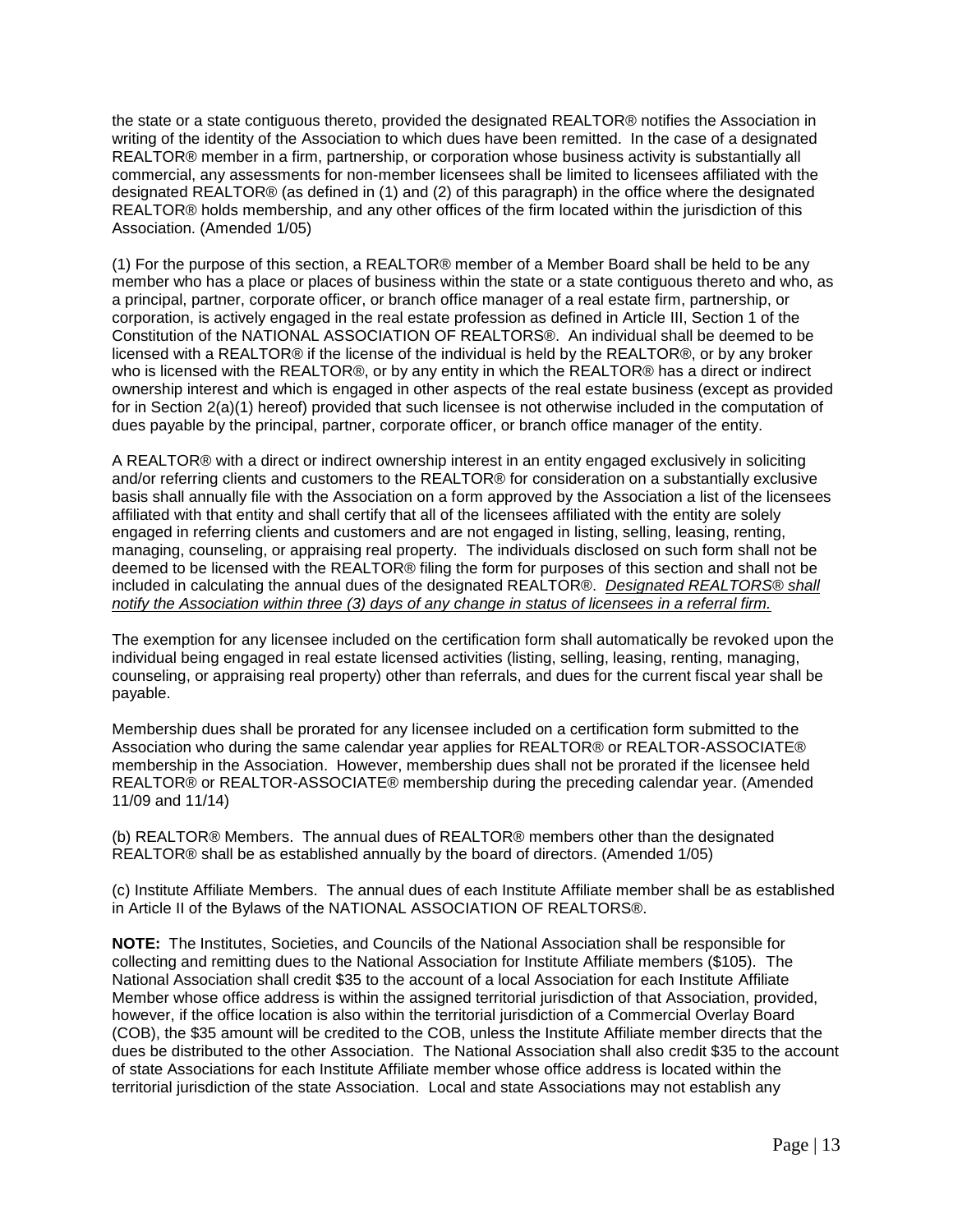additional entrance, initiation fees or dues for Institute Affiliate members, but may provide service packages to which Institute Affiliate members may voluntarily subscribe. (Amended 11/13)

(d) Affiliate Members. The annual dues of each Affiliate member shall be as established annually by the board of directors. (Amended 1/05)

(e) Public Service Members. The annual dues of each Public Service member shall be as established annually by the board of directors. (Amended 1/05)

(f) Honorary Members. Dues payable, if any, shall be at the discretion of the board of directors. (Amended 1/05)

(g) Student Members. Dues payable, if any, shall be at the discretion of the board of directors. (Amended 1/05)

**Section 3.** Dues Payable. Dues for all members shall be payable annually in advance on the first day of November. Dues for new members shall be computed from the date of application and granting of provisional membership. (Adopted 1/98, Amended 1/05)

(a) In the event a sales licensee or licensed or certified appraiser who holds REALTOR® membership is dropped for nonpayment of Association dues, and the individual remains with the designated REALTOR®'s firm, the dues obligation of the "designated" REALTOR® (as set forth in Article X, Section 2 [a]) will be increased to reflect the addition of a non-member licensee. Dues shall be calculated from the first day of the current fiscal year and are payable within thirty (30) days of the notice of termination.

**Section 4**. Nonpayment of Financial Obligations. If dues, fees, fines, or other assessments including amounts owed to the Association or the Association's multiple listing service are not paid within one (1) month after the due date, the nonpaying Member is terminated. subject to suspension at the discretion of the board of directors. Two (2) months after the due date, membership of the nonpaying member may be terminated at the discretion of the board of directors. Three (3) months after the due date, membership of the nonpaying Member shall automatically terminate unless within that time the amount due is paid. However, no action shall be taken to suspend or expel terminate a member for nonpayment of disputed amounts until the accuracy of the amount owed has been confirmed. by the board of directors. A former member who has had his/her membership terminated for nonpayment of dues, fees, fines, or other assessments duly levied in accordance with the provisions of these Bylaws or the provisions of other rules and regulations of the Association or any of its services, departments, divisions, or subsidiaries may apply for reinstatement in a manner prescribed for new applicants for membership, after making payment in full of all accounts due as of the date of termination.

**Section 5**. Deposits and Expenditures. Deposits and expenditures of funds shall be in accordance with policies established by the board of directors. (Amended 1/05)

**Section 6**. Notice of Dues, Fees, Fines, Assessments, and Other Financial Obligations of Members. All dues, fees, fines, assessments, or other financial obligations to the Association or Association multiple listing service shall be noticed to the delinquent Association member in writing setting forth the amount owed and due date.

**Section 7.** The dues of REALTOR® members who are REALTOR® Emeriti (as recognized by the National Association), past presidents and past treasurers of the National Association or recipients of the Distinguished Service Award shall be as determined by the board of directors. (Amended 11/13)

# **Article XI – Officers and Directors**

**Section 1.** Officers. The elected officers of the Association shall be a president, president elect, vice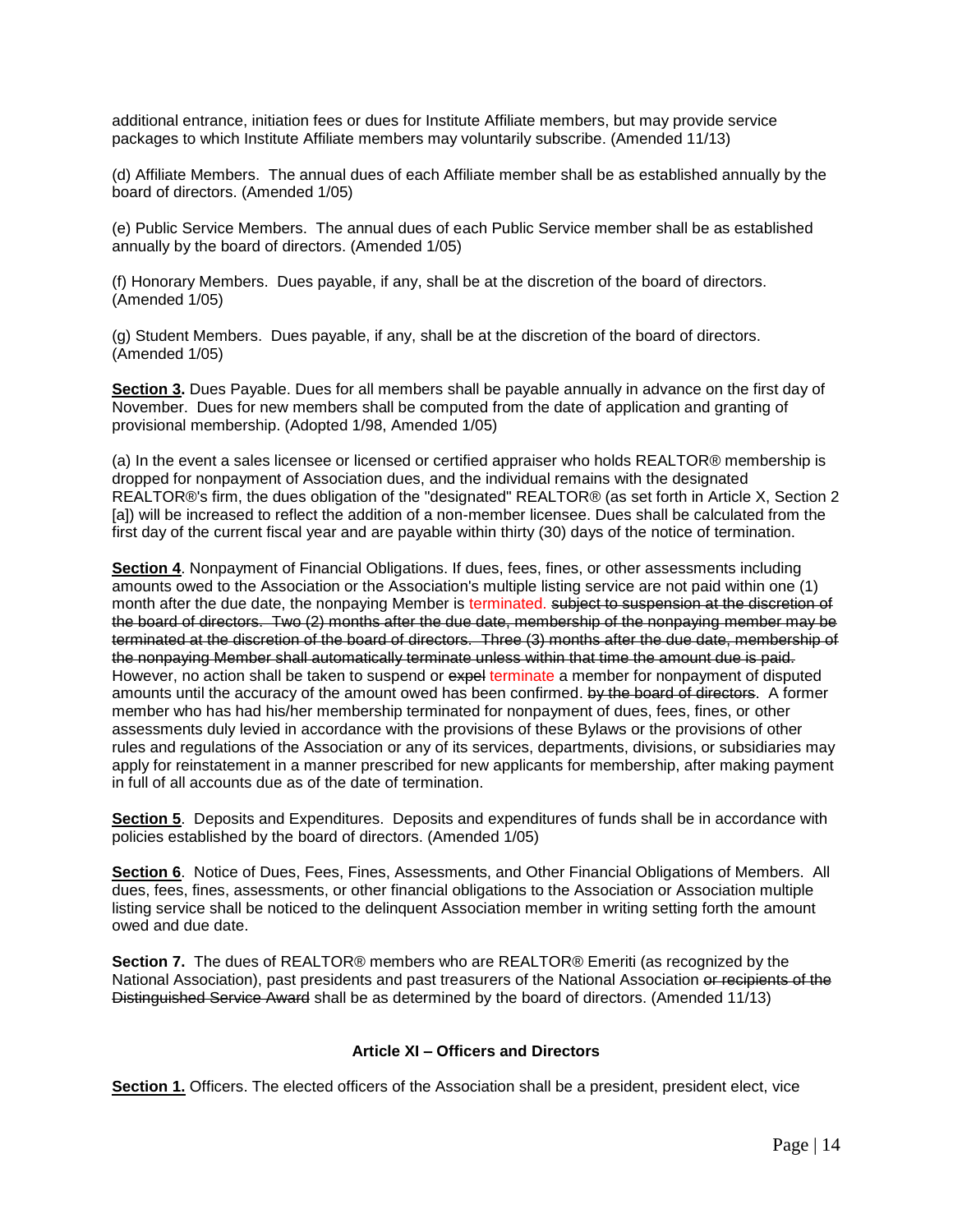president and treasurer. The president, president elect, and vice president shall be elected for terms of one year. The treasurer shall be elected for a term of two years. The President Elect will automatically ascend to President and serve an additional year. The past president shall also serve as an officer. (Amended 10/20)

**Section 2.** Duties of Officers. The duties of the officers shall be such as their titles, by general usage, would indicate and such as may be assigned to them by the board of directors. It shall be the particular duty of **chief staff executive** to keep the records of the Association and to carry on all necessary correspondence with the NATIONAL ASSOCIATION OF REALTORS® and the Louisiana REALTORS®. (Amended 1/05)

**Section 3. Board of Directors**. The governing body of the Association shall be a board of directors consisting of the elected officers, the immediate past president of the Association, the chairman of the MLS Committee, Chairman of the Affiliate Committee (non-voting) and six (6) elected REALTOR® members of the Association. (Amended 10/20)

- (a) All past Presidents of the Association, with the exception of the immediate Past President, will be ex-officio members of the Board of Directors and will not be entitled to a vote.
- (b) Candidates for Board of Directors must be licensed at least 2 years and have served actively on two (2) committees.
- (c) Candidates for Officers must have served on at least two (2) years on the Board of Directors out of the preceding ten (10) years.
- (d) However, At the time of the nomination for Directors and/or Officers, there shall not be more than two (2) names submitted from each brokerage.
- (e) No more than two (2) REALTORS® from the same real estate firm may simultaneously serve on the Board of Directors.
- (f) Directors shall be elected to serve for terms of three (3) years, except that at organization, onethird of the elected directors shall be elected for terms of one (1), two (2), and three (3) years, respectively, or for lesser terms as may be necessary to complete the first fiscal year. Thereafter, as many directors shall be elected each year as are required to fill vacancies. (Amended 1/05)

# **Section 4. Election of Officers and Directors**.

(a) At least two (2) months before the annual election, nomination forms with criteria will be sent out to the membership to nominate candidates a nominating committee of three (3) REALTOR® members shall be appointed by the president with the approval of the board of directors. Nominations will be open for 14 days. The Awards/Nominating committee will meet within 3 days after the close of nominations to review nominations and confirm all nominees are qualified to run for election. The nominating committee shall select one candidate for each office and one candidate for each place to be filled on the board of directors. The report of the Awards/Nominating committee shall be mailed or, where permitted by state law, electronically transmitted to each member eligible to vote at least three (3) weeks preceding the election. Additional candidates for the offices to be filled may be placed in nomination by petition signed by at least 20% of the REALTOR® members eligible to vote. The petition shall be filed with the **chief staff executive** at least two (2) weeks before the election. The **chief staff executive** shall send notice of such additional nominations to all members eligible to vote before the election. (Amended 1/05)

(b) The election of officers and directors shall take place at the annual meeting or where permitted by state law, electronically. (Amended 1/05) where permitted by state law, and in accordance with applicable state requirements, election of officers may be conducted by electronic means, in accordance with procedures established by the board of directors. (Adopted 1/05)

(c) The president, with the approval of the board of directors, shall appoint an election committee of three (3) REALTOR® members to conduct and certify the vote; whether electronically, absentee or in person. the election. In case of a tie vote, the issue shall be determined by lot the board of directors.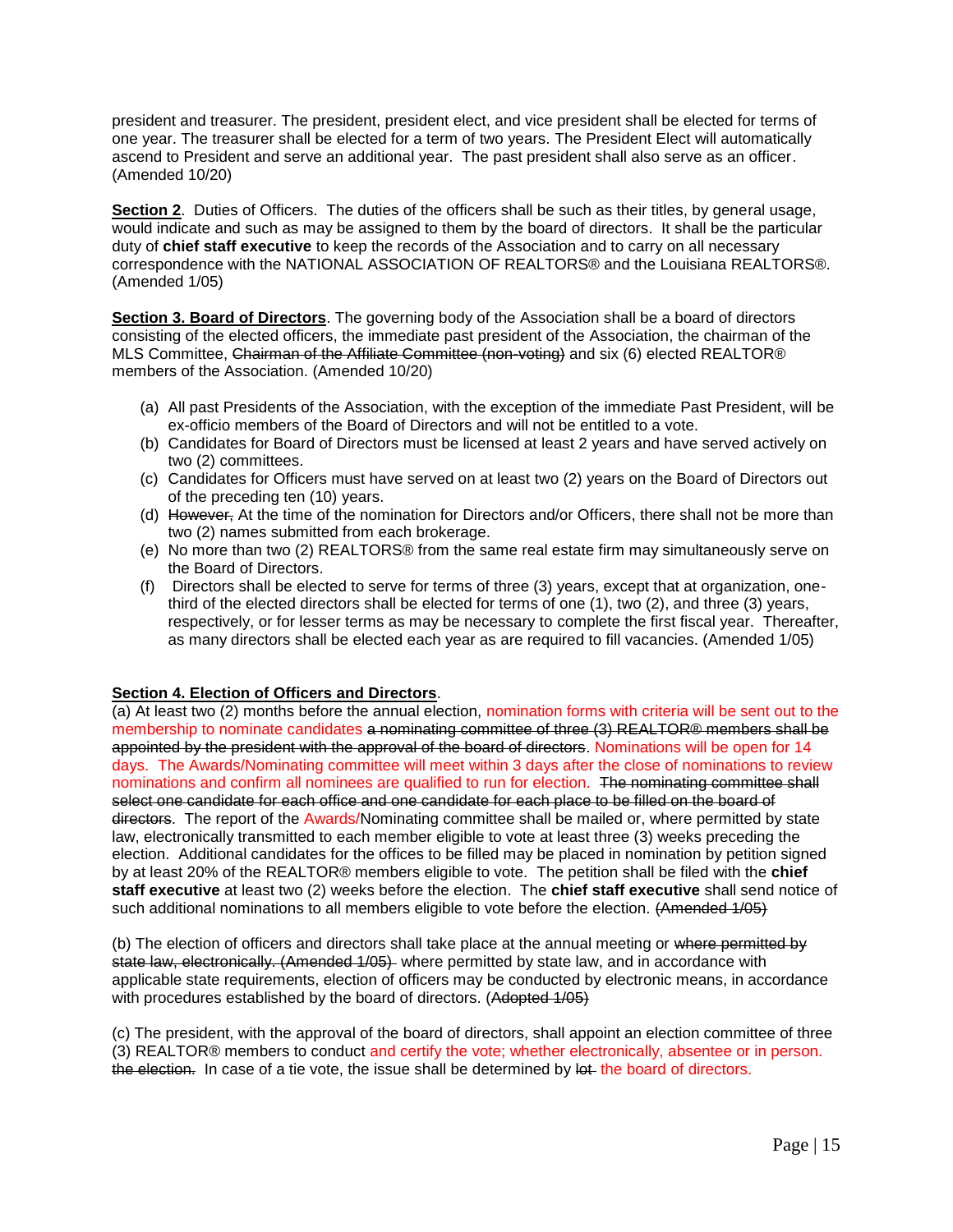**Section 5. Vacancies**. Vacancies among the officers and the board of directors shall be filled by a simple majority vote of the board of directors. <del>until the next annual election</del> The appointed officer or director will complete the term of the vacant seat.

**Section 6. Removal of Officers and Directors**. In the event that an officer or director is deemed to be incapable of fulfilling the duties for which elected, but will not resign from office voluntarily, the officer or director may be removed from office under the following procedure.

(a) A petition requiring the removal of an officer or director and signed by not less than one-third of the voting membership or a majority of all directors shall be filed with the president, or if the president is the subject of the petition, with the next-ranking officer, and shall specifically set forth the reasons the individual is deemed to be disqualified from further service.

(b) Upon receipt of the petition, and not less than twenty (20) days or more than forty-five (45) days thereafter, a special meeting of the voting membership of the Association shall be held, and the sole business of the meeting shall be to consider the charge against the officer or director, and to render a decision on such petition.

(c) The special meeting shall be noticed to all voting members at least ten (10) days prior to the meeting and shall be conducted by the president of the Association unless the president's continued service in office is being considered at the meeting. In such case, the next-ranking officer will conduct the meeting of the hearing by the members. Provided a quorum is present, a three-fourths vote of members present and voting shall be required for removal from office.

**Section 7. Chief Staff Executive.** There shall be a chief staff executive, appointed by the board of directors, who shall be the chief administrative officer of the Association. The chief staff executive shall have the authority to hire, supervise, evaluate and terminate other staff, if any, and shall perform such other duties as prescribed by the board of directors. (Adopted 1/05)

# **Article XII – Meetings**

**Section 1. Annual Meetings**. The annual meeting of the Association shall be held during September of each year, the date, place, and hour to be designated by the board of directors. (Amended 1/05)

**Section 2. Meetings of Directors.** The board of directors shall designate a regular time and place of meetings. Absence from three (3) regular meetings without an excuse deemed valid by the board of directors shall be construed as resignation. A quorum for the transaction of business shall be a majority of the board of directors, except as may otherwise be required by state law. (Amended 05/2013)

**Section 3. Other Meetings**. Meetings of the members may be held at other times as the president or the board of directors may determine, or upon the written request of at least ten (10) % of the members eligible to vote.

**Section 4. Notice of Meetings**. Written notice shall be given to every Member entitled to participate in the meeting at least one (1) week preceding all meetings. If a special meeting is called, it shall be accompanied by a statement of the purpose of the meeting.

**Section 5. Quorum for Membership Meetings.** A quorum for the transaction of business at general and/or special meetings of the membership shall consist of Twenty (20) % of the members eligible to vote, except as may otherwise be required by state law. (Amended 05/2013)

**Section 6**. Electronic Transaction of Business**.** To the fullest extent permitted by law, the board of directors or membership may conduct business by electronic means. (Adopted 1/05)

**Section 7**. Action without Meeting. Unless specifically prohibited by the articles of incorporation, any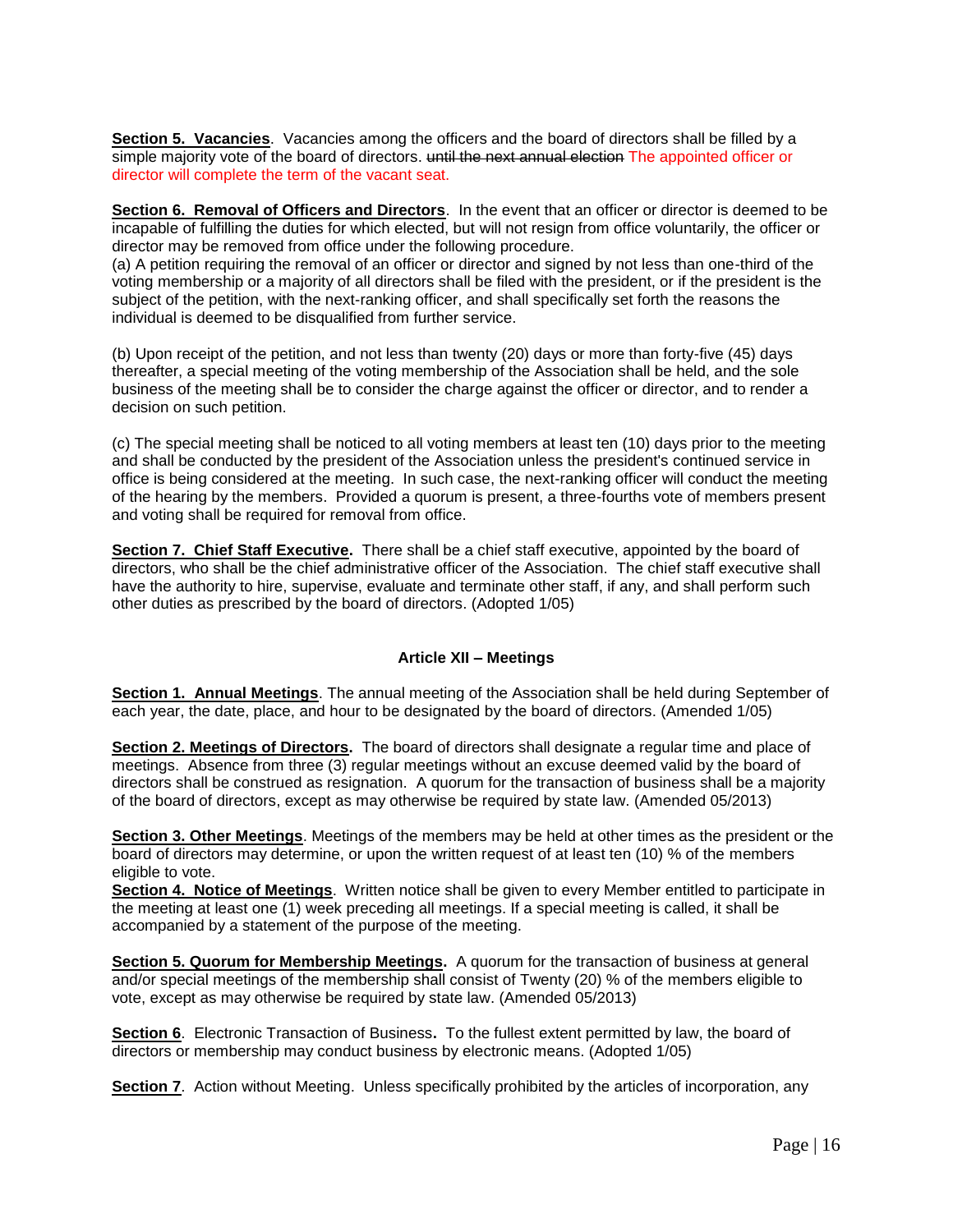action required or permitted to be taken at a meeting of the board of directors may be taken without a meeting if a consent in writing, setting forth the action so taken, shall be signed by all of the directors. The consent shall be evidenced by one or more written approvals, each of which sets forth the action taken and bears the signature of one or more directors. All the approvals evidencing the consent shall be delivered to the **chief staff executive** to be filed in the corporate records. The action taken shall be effective when all the directors have approved the consent unless the consent specifies a different effective date. (Adopted 1/05)

# **Article XIII – Committees**

**Section 1**. Standing Committees. The president shall appoint from among the REALTOR® members, subject to confirmation by the board of directors, the following standing committees:

- Awards/Nominating
- Bylaws
- Commercial
- Cultural Diversity
- Finance
- Grievance
- LARPAC (Louisiana Realtor Political Action Committee)\*\* ELECTED
- MLS (Multiple Listing Service)
- Membership Engagement
- Professional Development
- Professional Standards
- **Strategic Planning**
- YPN Young Professionals
- **Program/Public Relations**
- Equal Opportunity/Cultural Diversity
- Membership
- Entertainment
- Nominating
- **•** Education/Risk Reduction
- Orientation

**Section 2**. Special Committees. The president shall appoint, subject to confirmation by the board of directors, special committees as deemed necessary.

**Section 3**. Organization. All committees shall be of such size and shall have duties, functions, and powers as assigned by the president of the board of directors except as otherwise provided in these Bylaws.

**Section 4**. President. The president shall be an *ex-officio* member of all standing committees and shall be notified of their meetings.

**Section 5**. Action without Meeting. Any committee may act by unanimous consent in writing without a meeting. The consent shall be evidenced by one or more written approvals, each of which sets forth the action taken and bears the signature of one or more of the members of the committee. (Adopted 1/05)

**Section 6.** Members of a committee may participate in any meeting through the use of a conference telephone or similar communications equipment by means of which all persons participating in the meeting can hear each other. Such participation shall be at the discretion of the president and shall constitute presence at the meeting. (Adopted 1/05)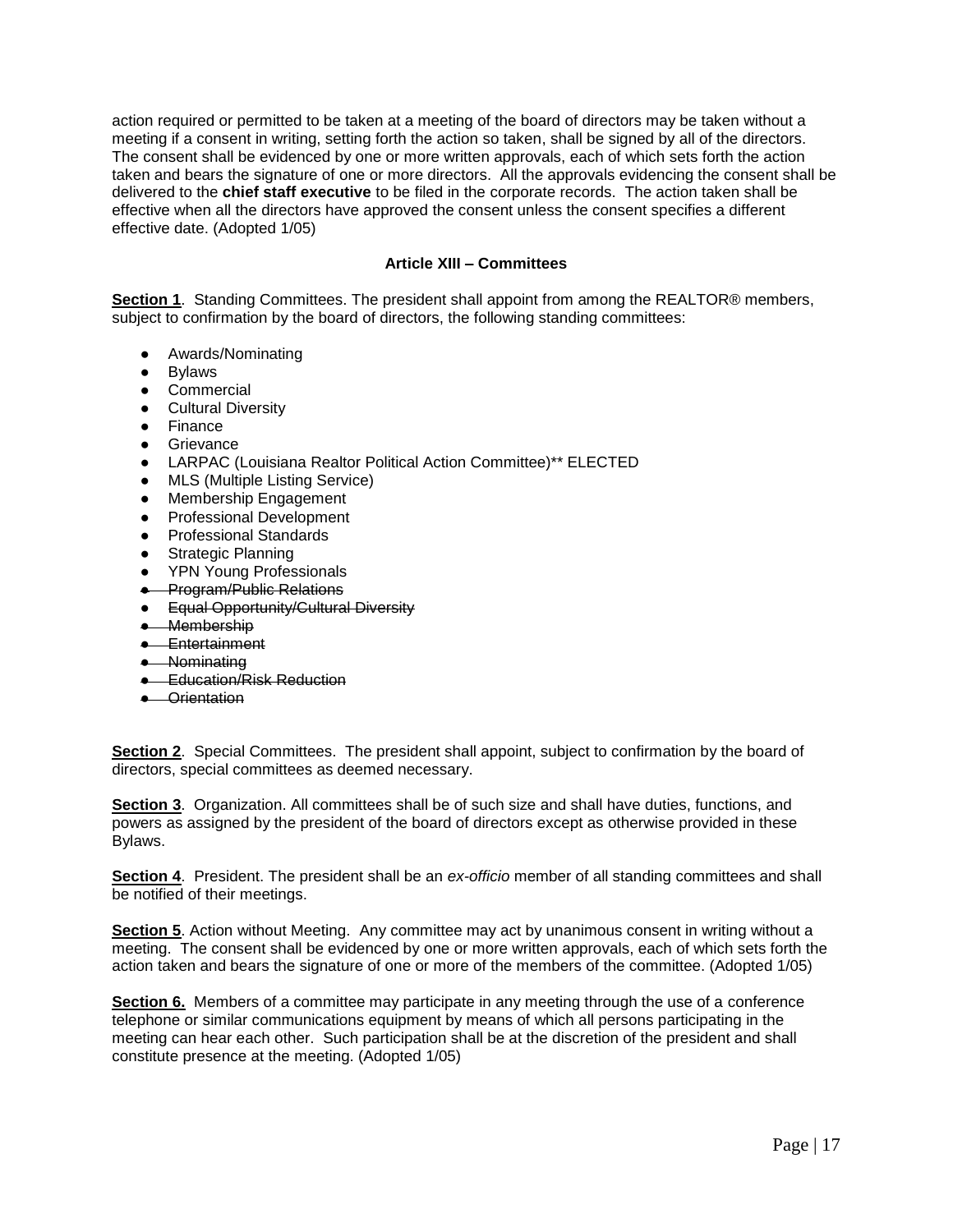# **Article XIV – Fiscal and Elective Year**

**Section 1**. The fiscal year of the Association shall be January 1 to December 31. (Amended 1/05)

**Section 2**. The elective year of the Association shall be January 1 to December 31. (Adopted 1/05)

# **Article XV – Rules of Order**

**Section 1**. *Robert's Rules of Order*, latest edition, shall be recognized as the authority governing the meetings of the Association, its board of directors, and committees, in all instances wherein its provisions do not conflict with these Bylaws.

# **Article XVI – Amendments**

**Section 1**. These Bylaws may be amended by a majority vote of the members present and qualified to vote at any meeting at which a quorum is present, provided the substance of such proposed amendment or amendments shall be plainly stated in the call for the meeting.

(a) When Bylaws amendments are mandated by NAR policy, these Bylaws may be automatically amended to reflect the mandate as of the effective date of the mandatory policy authorized by the NATIONAL ASSOCIATION OF REALTORS®. The Association shall provide notice of that change in a regular or special membership communication. (Adopted 1/05)

**Section 2.** Notice of all meetings at which amendments are to be considered shall be sent electronically or by mail to every member eligible to vote at least one (1) week prior to the meeting.

**Section 3**. Amendments to these Bylaws affecting the admission or qualification of REALTOR® and Institute Affiliate members, the use of the terms REALTOR® and REALTORS®, or any alteration in the territorial jurisdiction of the Association shall become effective upon their approval as authorized by the board of directors of the NATIONAL ASSOCIATION OF REALTORS®.

# **Article XVII – Dissolution**

**Section 1**. Upon the dissolution of this Association, the board of directors, after providing for the payment of all obligations, shall distribute any remaining assets to the Louisiana REALTORS® or, within its discretion, to any other non-profit tax-exempt organization. (Amended 1/05)

# **Article XVIII – Multiple Listing**

# **Multiple Listing Service Operated as a Committee of the Association**

**Section 1. Authority**. The Association of REALTORS® shall maintain for the use of its members a Multiple Listing Service which shall be subject to the Bylaws of the Association of REALTORS® and such rules and regulations as may be hereinafter adopted.

**Section 2. Purpose.** A multiple listing service is a means by which authorized participants make blanket unilateral offers of compensation to other participants (acting as subagents, buyer agents, or in other agency or nonagency capacities defined by law); by which cooperation among participants is enhanced; by which information is accumulated and disseminated to enable authorized participants to prepare appraisals, analyses, and other valuations of real property for bona fide clients and customers; by which participants engaging in real estate appraisal contribute to common databases; and is a facility for the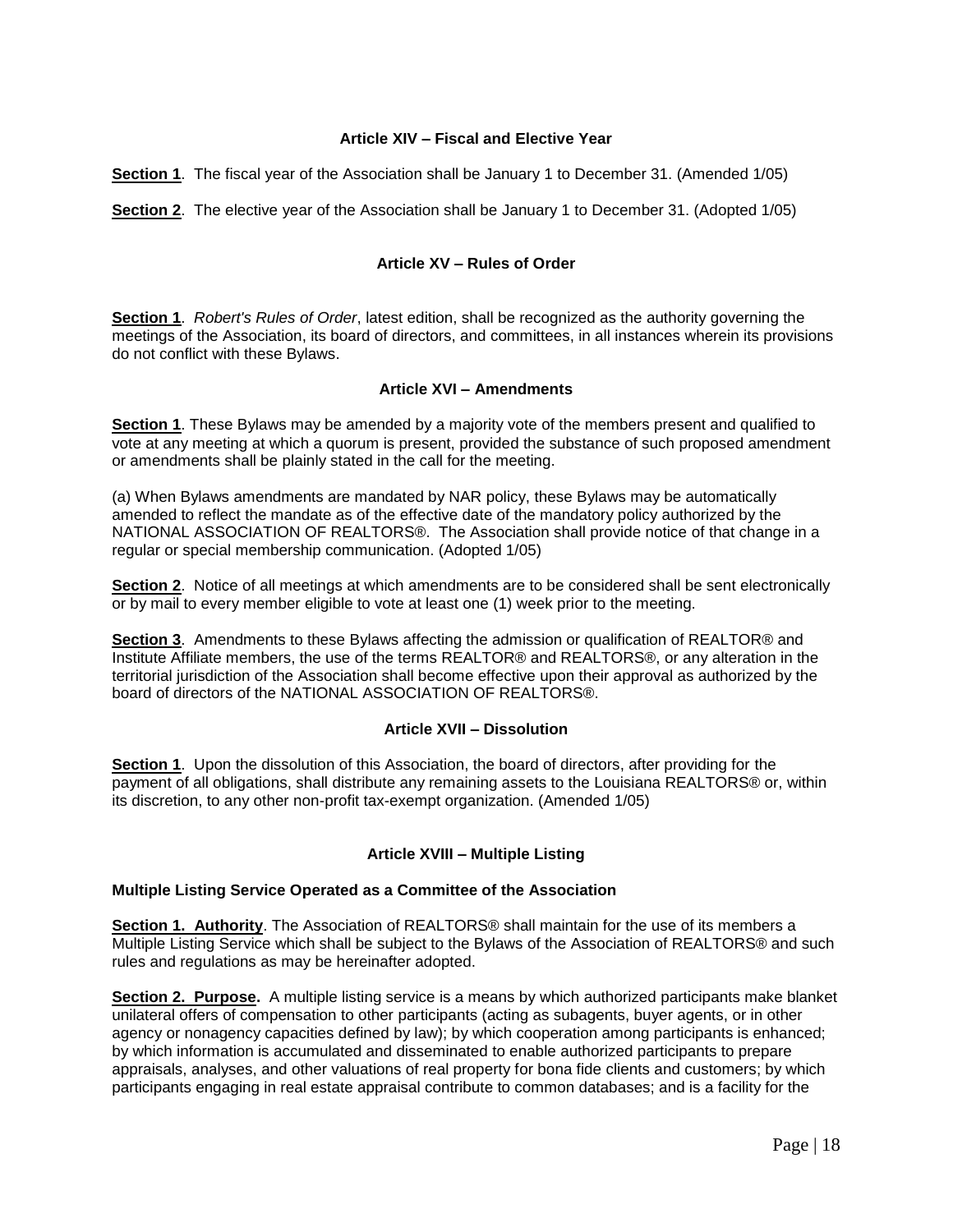orderly correlation and dissemination of listing information so participants may better serve their clients and the public. Entitlement to compensation is determined by the cooperating broker's performance as a procuring cause of the sale (or lease). (Amended 11/04)

**Section 3. Participation**. Any REALTOR® of this or any other Association who is a principal, partner, corporate officer, or branch office manager acting on behalf of a principal, without further qualification, except as otherwise stipulated in these Bylaws, shall be eligible to participate in multiple listing upon agreeing in writing to conform to the rules and regulations thereof and to pay the costs incidental thereto.\* However, under no circumstances is any individual or firm, regardless of membership status, entitled to multiple listing service "membership" or "participation" unless they hold a current, valid real estate broker's license and offer or accept compensation to and from other participants or are licensed or certified by an appropriate state regulatory agency to engage in the appraisal of real property.\*\* Use of information developed by or published by an Association multiple listing service is strictly limited to the activities authorized under a participant's licensure(s) or certification and unauthorized uses are prohibited. Further, none of the foregoing is intended to convey "participation" or "membership" or any right of access to information developed by or published by an Association multiple listing service where access to such information is prohibited by law. (Amended 11/08)

Mere possession of a broker's license is not sufficient to qualify for MLS participation. Rather, the requirement that an individual or firm offers or accepts cooperation and compensation means that the participant actively endeavors during the operation of its real estate business to list real property of the type listed on the MLS and/or to accept offers of cooperation and compensation made by listing brokers or agents in the MLS. "Actively" means on a continual and ongoing basis during the operation of the participant's real estate business. The ''actively" requirement is not intended to preclude MLS participation by a participant or potential participant that operates a real estate business on a part-time, seasonal, or similarly time-limited basis or that has its business interrupted by periods of relative inactivity occasioned by market conditions. Similarly, the requirement is not intended to deny MLS participation to a participant or potential participant who has not achieved a minimum number of transactions despite good faith efforts. Nor is it intended to permit an MLS to deny participation based on the level of service provided by the participant or potential participant as long as the level of service satisfies state law. (Adopted 11/08)

The key is that the participant or potential participant actively endeavors to make or accept offers of cooperation and compensation with respect to properties of the type that are listed on the MLS in which participation is sought. This requirement does not permit an MLS to deny participation to a participant or potential participant that operates a "Virtual Office Website" (VOW) (including a VOW that the participant uses to refer customers to other participants) if the participant or potential participant actively endeavors to make or accept offers of cooperation and compensation. An MLS may evaluate whether a participant or potential participant actively endeavors during the operation of its real estate business to offer or accept cooperation and compensation only if the MLS has a reasonable basis to believe that the participant or potential participant is in fact not doing so. The membership requirement shall be applied in a nondiscriminatory manner to all participants and potential participants. (Adopted 11/08)

\*\*Generally, Associations of REALTORS®, when there is more than one principal in a real estate firm, define the chief principal officer of the firm as the MLS "participant". If each principal is defined as a "participant," then each shall have a separate vote on MLS matters. Brokers or salespersons other than principals are not considered "participants" in the service but have access to and use of the service through the principal(s) with whom they are affiliated.

**Section 4**. Supervision. The activity shall be operated under the supervision of the multiple listing committee, in accordance with the rules and regulations, subject to approval of the board of directors of the Association of REALTORS®.

**Section 5**. Appointment of Committee. Subject to election from the membership and the confirmation of